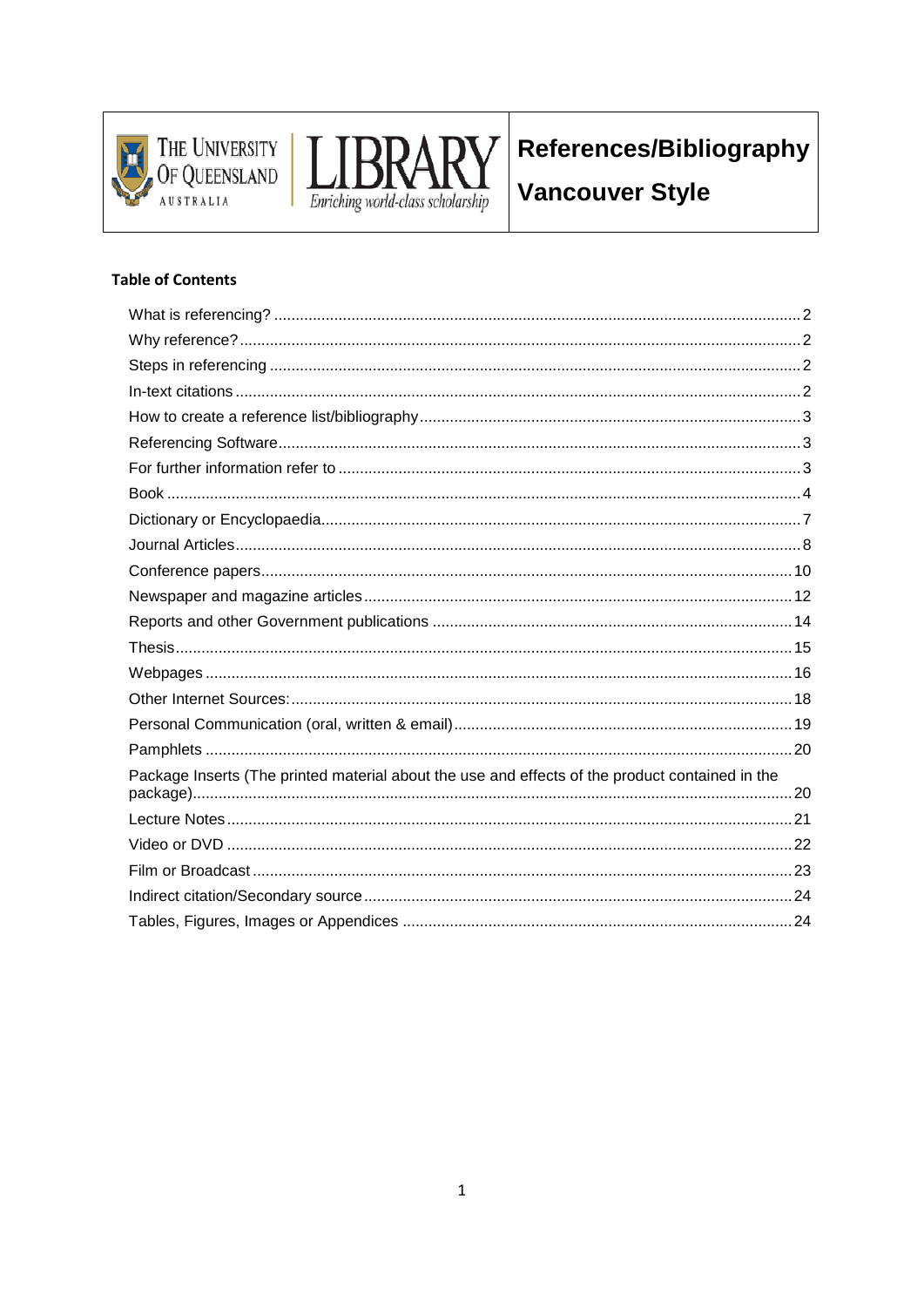The Vancouver style of referencing is predominantly used in the medical field.

When referencing your work in the Vancouver style, it is very important that you use the right punctuation and that the order of details in the reference is also correct. This guide is based on AMA Manual of Style and the NLM Style Guide for Authors, Editors, and Publishers.

**Note: Before you write your list of references, check with your lecturer or tutor for the bibliographic style preferred by the School. There may be differences in the style recommended by the School.**

### <span id="page-1-0"></span>*What is referencing?*

Referencing is a standardised way of acknowledging the sources of information and ideas that you have used in your assignments and which allows the sources to be identified. It is important to be consistent when you are referencing.

## <span id="page-1-1"></span>*Why reference?*

Referencing is important to avoid plagiarism, to verify quotations and to enable readers to follow up what you have written and more fully understand the cited author's work.

## <span id="page-1-2"></span>*Steps in referencing*

- Record the full bibliographic details and relevant page numbers of the source from which  $\bullet$ information is taken.
- Punctuation marks and spaces in the reference list and citations are very important. Follow the punctuation and spacing exactly.
- Insert the citation at the appropriate place in the text of your document.
- Include a reference list that includes all in-text citations at the end of your document.

### <span id="page-1-3"></span>*In-text citations*

- A citation is an acknowledgement in your text of references that support your work. It is in the form of a number that correlates with a source in your reference list.
- $\bullet$ In the Vancouver Style, citations within the text of the essay/paper are identified by Arabic numbers in round brackets or Arabic numbers in superscript. This applies to references in text, tables and figures.
- The EndNote referencing style software uses the Arabic number in brackets eg. (2)
- $\bullet$ The identification of references within the text of the essay/paper may vary according to the preferred style of the journal or the preferred style of the department or lecturer. For example superscript may be preferred when referencing. eg. Example<sup>2</sup>
- The Vancouver System assigns a number to each reference as it is cited. A number must be used even if the author(s) is named in the sentence/text. e.g. Smith (10) has argued that...
- The original number assigned to the reference is reused each time the reference is cited in the text, regardless of its previous position in the text.
- When multiple references are cited at a given place in the text, use a hyphen to join the first  $\bullet$ and last numbers that are inclusive. Use commas (without spaces) to separate non-inclusive numbers in a multiple citation e.g. (2,3,4,5,7,10) is abbreviated to (2-5,7,10).
- Do not use a hyphen if there are no citation numbers in between that support your  $\bullet$ statement e.g. (1-2).
- The placement of citation numbers within text should be carefully considered e.g. a  $\bullet$ particular reference may be relevant to only part of a sentence. As a general rule, reference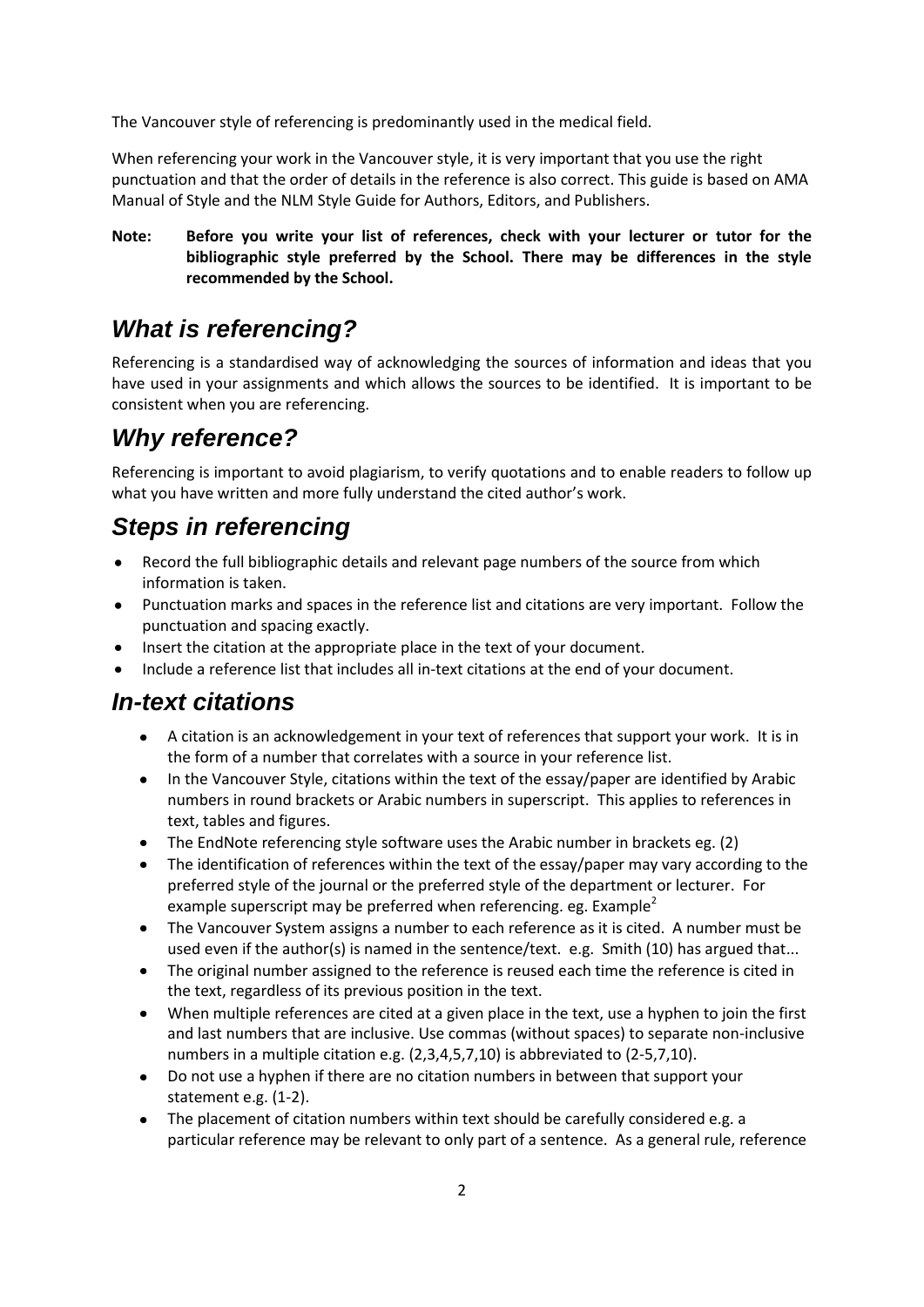numbers should be placed outside full stops and commas and inside colons and semicolons, however, this may vary according to the requirements of a particular journal.

- Examples  $\bullet$
- There have been efforts to replace mouse inoculation testing with invitro tests, such as enzyme linked immunosorbent assays (57,60) or polymerase chain reaction
- (20-22) but these remain experimental.  $\bullet$
- Moir and Jessel maintain "that the sexes are interchangeable".(1)  $\bullet$
- $\bullet$ Citing a specific page:
- eg. Patients showed no signs of diabetes.  $1(p23),9$  $\bullet$
- eg. Smithers<sup>2(pp3,6)</sup> reported no sign of... (more than one page cited)  $\bullet$
- eg. Jones 10(pp23-27) states that...  $\bullet$
- Note the EndNote program will put the reference number and pages within the bracket eg. ...end of story.(10 p23,11) for multiple pages (10 pp23-5,11)

### <span id="page-2-0"></span>*How to create a reference list/bibliography*

- A reference list contains details only of those works cited in the text of the document. (eg. book, journal article, pamphlet, internet site, cassette tape or film). These details must include sufficient detail so that others may locate and consult your references.
- A bibliography is a separate list from the reference list and should be arranged alphabetically by author or title (where no author is given) in the Vancouver style.
- A bibliography lists sources not cited in the text but which are relevant to the subject and were used for background reading.
- $\bullet$ A reference list should appear at the end of your essay/report with the entries listed numerically and in the same order that they have been cited in the text.
- Sources cited from the Internet should be in your reference list.

### <span id="page-2-1"></span>*Referencing Software*

The University of Queensland Library provides access to EndNote which assists in creating reference lists. The Vancouver Style is included with the Endnote program. You can also download an additional Vancouver Style from the UQ Library that includes the "Vancouver Style Guide to Electronic References" at: <http://www.library.uq.edu.au/faqs/endnote/styles.html>

## <span id="page-2-2"></span>*For further information refer to*

Inverson C, American Medical Association. AMA manual of style: a guide for authors and editors.  $10^{th}$ ed. York: Oxford University Press; 2007

Patrias K. Citing medicine: the NLM style guide for authors, editors, and publishers [Internet]. 2nd ed. Wendling DL, technical editor. Bethesda (MD): National Library of Medicine (US); 2007 [updated 2009 Oct 21; cited 2010 March 7]. Available from:<http://www.nlm.nih.gov/citingmedicine>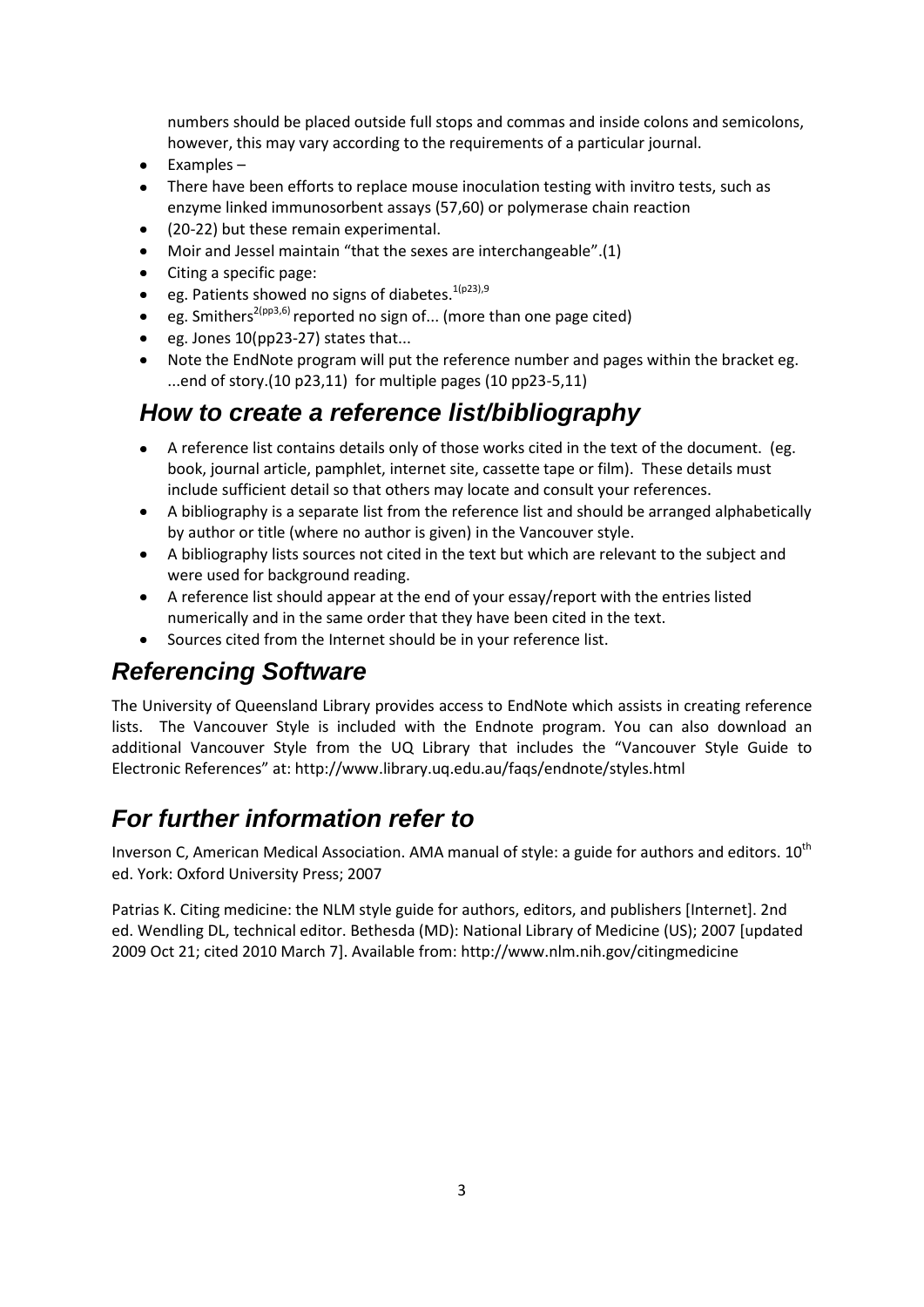#### For all page numbers, Take small p - "p" and not Capital P

### *Book*

### **Elements of the Citation**

Author(s) – Family name and initials, Multiple authors separated by a comma. Title of book. Edition of book if later than 1st ed. Place of Publication: Publisher Name; Year of Publication.

<span id="page-3-0"></span>

| Reference<br><b>Type</b> | In-text example                                                      |    | Reference list example                                                                                                                                                                                         | <b>EndNote</b> |
|--------------------------|----------------------------------------------------------------------|----|----------------------------------------------------------------------------------------------------------------------------------------------------------------------------------------------------------------|----------------|
| One author               | The book, "Secrets from the black bag",<br>by Butler $^1$ shows that | 1. | Butler SW. Secrets from the Black Bag. London:<br>The Royal College of General Practitioners; 2005.                                                                                                            | <b>Book</b>    |
|                          | <b>OR</b>                                                            |    |                                                                                                                                                                                                                |                |
|                          | Butler <sup>1</sup> purported ''                                     |    |                                                                                                                                                                                                                |                |
| Two to six<br>authors    | " needed to influence policy."<br><b>OR</b>                          | 2. | Cheers B, Darracott R, Lonne B. Social care<br>practice in rural communities. Sydney: The<br>Federation Press; 2007.                                                                                           | <b>Book</b>    |
|                          | Cheers, Darracott and Lonne have<br>highlighted the fact that ""     |    |                                                                                                                                                                                                                |                |
| Six or more<br>authors   | Professionals in collaboration 3                                     | 3. | Hofmeyr GJ, Neilson JP, Alfirevic Z, Crowther CA,<br>Gulmezoglu AM, Hodnett ED et al. A Cochrane<br>pocketbook: Pregnancy and childbirth.<br>Chichester, West Sussex, England: John Wiley &<br>Sons Ltd; 2008. | <b>Book</b>    |
| No author                | "do not die from the disease."                                       | 4. | A guide for women with early breast cancer.<br>Sydney:<br>National Breast Cancer; 2003.                                                                                                                        | <b>Book</b>    |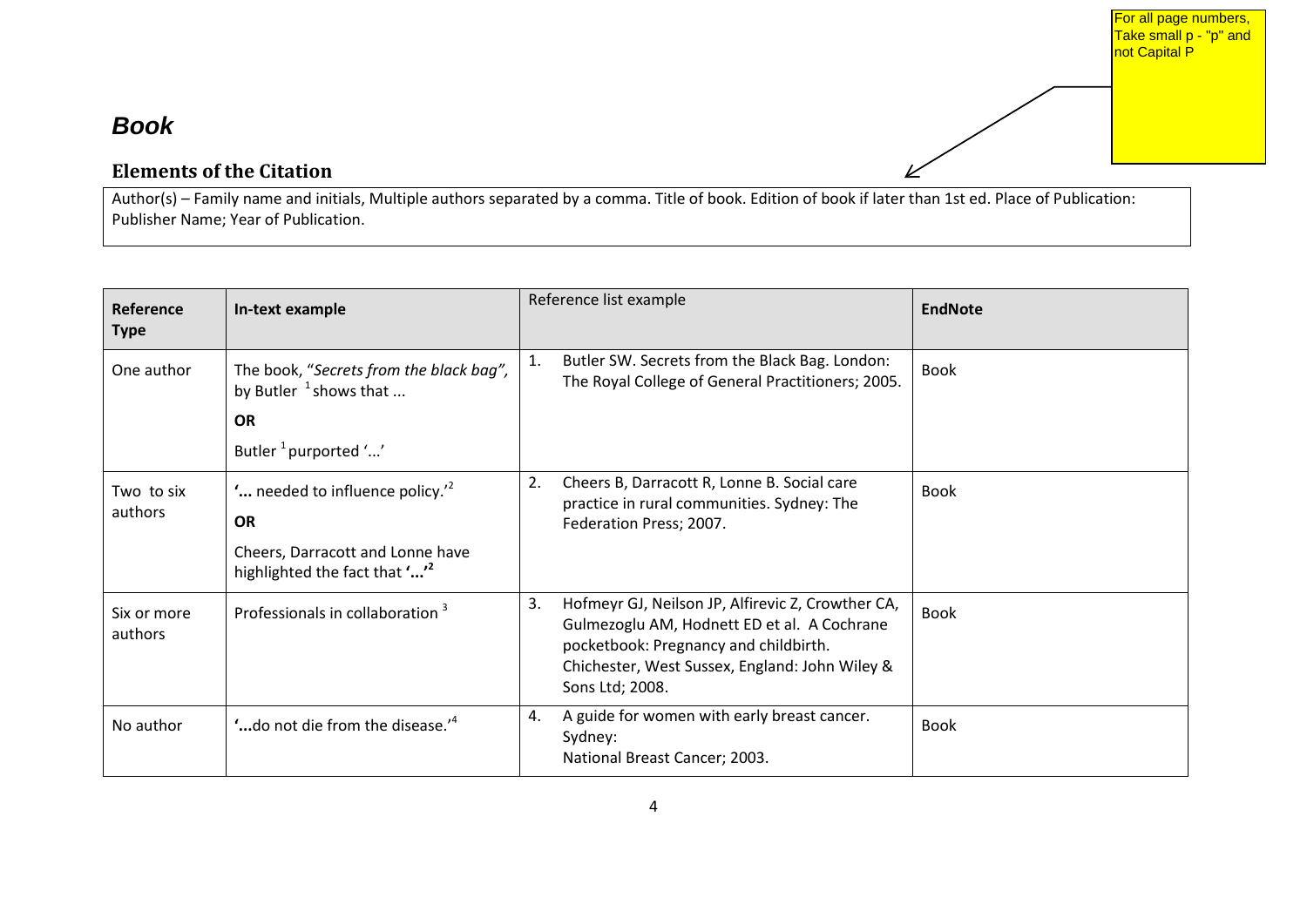| Multiple works<br>by the same<br>author | The main clinical and research interests<br>of Dr Marilyn Campbell <sup>5-6</sup> are focused<br>on<br>[if not previously cited]                                                                                                                               | 5.<br>6. | Campbell MA. A is for anxiety: A parent's guide<br>to managing anxious children. Brisbane: Post<br>Pressed; 2007.<br>Campbell MA. Anthony the shy alien. Brisbane:<br>Post Pressed; 2006.                                   | <b>Book</b>                                                                                            |
|-----------------------------------------|----------------------------------------------------------------------------------------------------------------------------------------------------------------------------------------------------------------------------------------------------------------|----------|-----------------------------------------------------------------------------------------------------------------------------------------------------------------------------------------------------------------------------|--------------------------------------------------------------------------------------------------------|
| <b>Different</b><br>Editions            | What has become known as the "Bible<br>of General Practice" in Australia <sup>7</sup>                                                                                                                                                                          | 7.       | Murtagh J. John Murtagh's General practice. 4th<br>ed. Sydney: McGraw-Hill Australia Pty Ltd; 2007.<br>An edition number is placed after the title of the<br>work. This is not necessary for a first edition                | <b>Book</b>                                                                                            |
| <b>Edited book</b>                      | In all cases, it is important to note the<br>outer diameter of the tube <sup>8</sup>                                                                                                                                                                           | 8.       | Brooks A, Mahoney P, Rowlands B, editors. ABC<br>of tubes, drains, lines and frames. West Sussex:<br>Blackwell Publishing Ltd; 2008.                                                                                        | <b>Edited book</b>                                                                                     |
| Book in a<br>series                     | The binding of ligand to most seven-<br>transmembrane (STM) G-protein-<br>coupled receptors leads to changes in<br>the coupling of G proteins to the<br>receptor $\degree$<br>Name of book = Chemokine receptors<br>Title of series = Methods in<br>enzymology | 9.       | Bennett GL, Horuk R. Iodination of chemokines<br>for use in receptor binding analysis. In: Horuk R,<br>editor. Chemokine receptors. New York (NY):<br>Academic Press; 1997. P. 134-48. (Methods in<br>enzymology; vol 288). | <b>Book</b>                                                                                            |
| Electronic<br>book - entire<br>book     | Bartlett concludes that <sup>10</sup>                                                                                                                                                                                                                          | 10.      | Bartlett A. Breastwork: Rethinking breastfeeding<br>[monograph online]. Sydney, NSW: University of<br>New South Wales Press; 2005 [cited 2009 Nov<br>10]. Available from: NetLibrary                                        | Electronic book<br>Type of medium field = monograph<br>online                                          |
|                                         |                                                                                                                                                                                                                                                                |          |                                                                                                                                                                                                                             | Date accessed = the date that the<br>book was cited e.g. 2009 Nov 10                                   |
|                                         |                                                                                                                                                                                                                                                                |          |                                                                                                                                                                                                                             | Name of database e.g. NetLibrary -<br>need to enter this manually:<br><b>Available from: NetLibray</b> |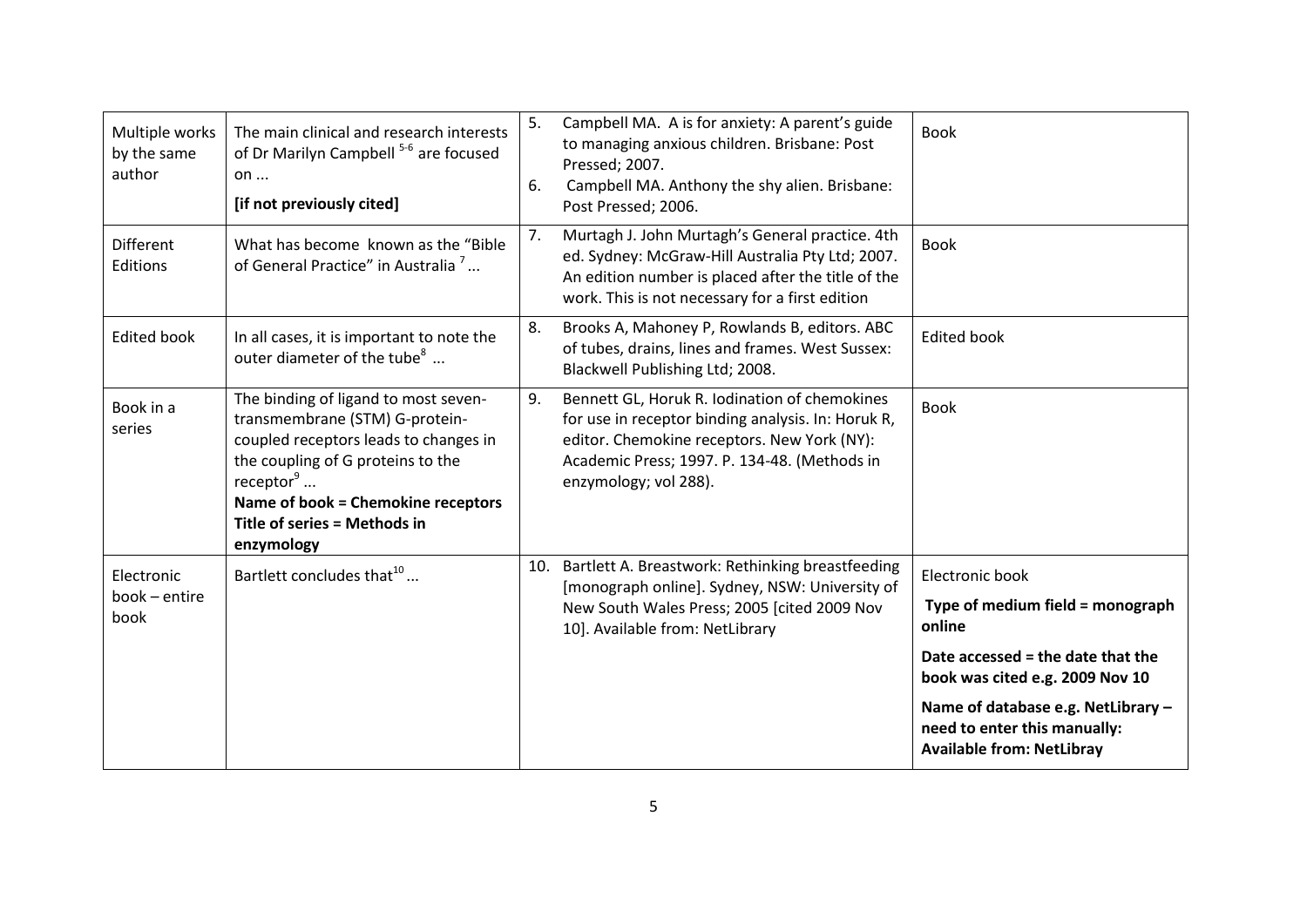| Translation of<br>a book              | Luria discovers that $^{11}$                                 | 11. | Luria AR. The mind of a mnemonist [L. Solotaroff,<br>trans]. New York: Avon Books; 1969.                                                                                                                                                                                                                          | <b>Book</b><br>Enter the translator's name in the<br>format shown in the title field                                                                                              |
|---------------------------------------|--------------------------------------------------------------|-----|-------------------------------------------------------------------------------------------------------------------------------------------------------------------------------------------------------------------------------------------------------------------------------------------------------------------|-----------------------------------------------------------------------------------------------------------------------------------------------------------------------------------|
| Chapter in an<br>edited book          | As discussed by Rowlands and Haine <sup>12</sup><br>$\cdots$ | 12. | Rowlands TE, Haine LS. Acute limb ischaemia. In:<br>Donnelly R, London NJM, editors. ABC of arterial<br>and venous disease. 2nd ed. West Sussex.<br>Blackwell Publishing; 2009.                                                                                                                                   | <b>Book section</b><br>Begin a reference to a contribution<br>with information about the<br>contribution, followed by the word<br>"In:" and information about the<br>book itself. |
| Chapter in a<br>book                  | due to endometriosis (13)                                    | 13. | Speroff L, Fritz MA. Clinical gynaecologic<br>endocrinology and infertility. 7th ed.<br>Philadelphia: Lippincott Williams and Wilkins;<br>2005. Chapter 29, Endometriosis; p.1103-33.<br>Need to enter the Chapter information and page<br>numbers manually                                                       | <b>Book</b><br>Begin a reference to a part of a<br>book with the book itself, then<br>follow it with information about the<br>part.                                               |
| Chapter from<br>an electronic<br>book | Darwin believes that the natural<br>selection $14$           | 14. | Darwin C. On the Origin of Species by means of<br>natural selection or the preservation of favoured<br>races in the struggle for life [internet]. London:<br>John Murray; 1859. Chapter 5, Laws of Variation.<br>[cited 2010 Apr 22]. Available from:<br>http://www.talkorigins.org/faqs/origin/chapter5<br>.html | Electronic book<br>Insert the Chapter title manually<br>Enter "Cited date" in the "Date<br>accessed" field                                                                        |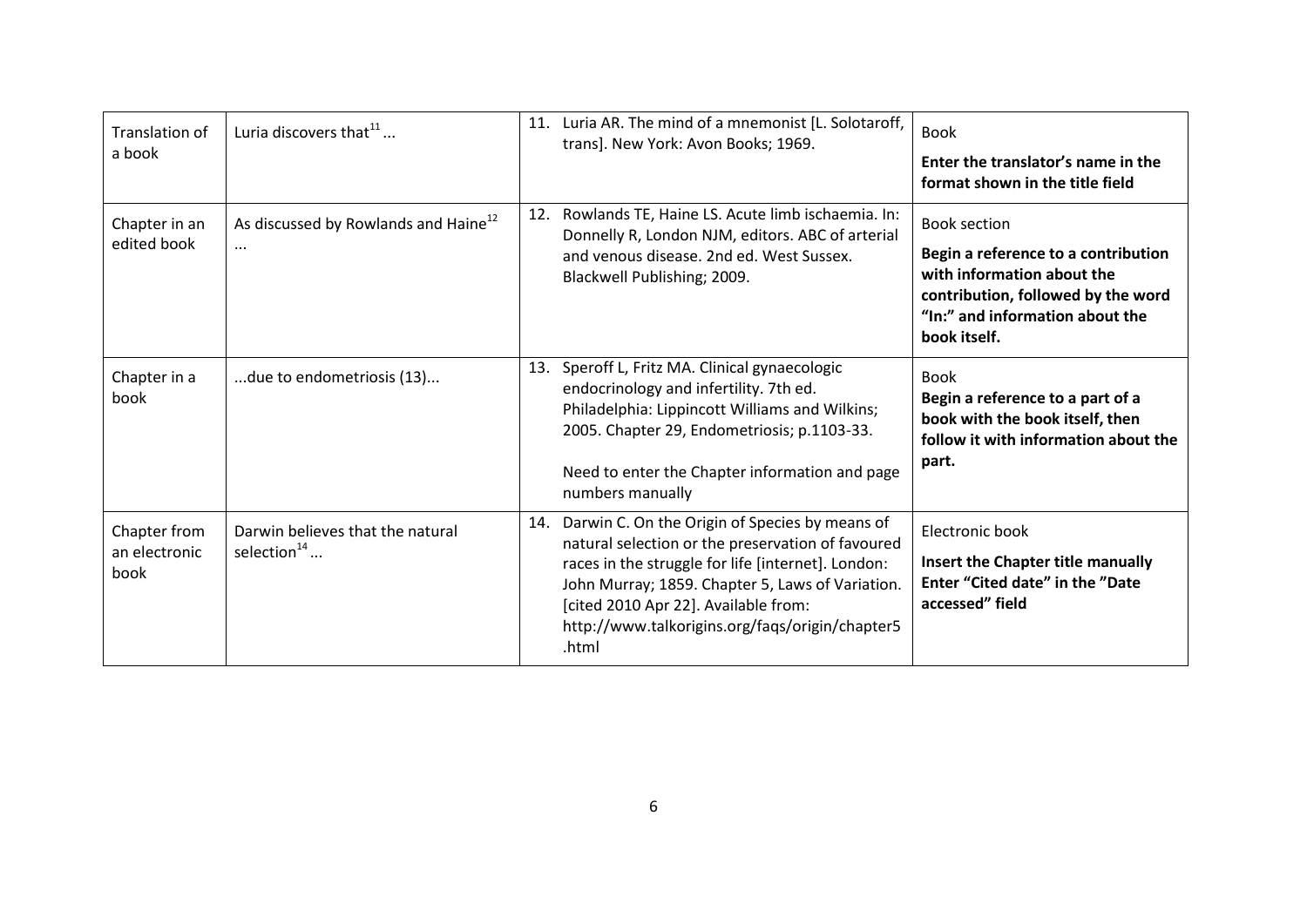## *Dictionary or Encyclopaedia*

<span id="page-6-0"></span>

| Reference type         | In-text examples                             | Reference list example                                                                                                                                                                         | <b>EndNote</b>                                                                                                                                                                        |
|------------------------|----------------------------------------------|------------------------------------------------------------------------------------------------------------------------------------------------------------------------------------------------|---------------------------------------------------------------------------------------------------------------------------------------------------------------------------------------|
| Dictionary             | 'is defined as $$ <sup>15</sup>              | Stedman's medical dictionary. 26th ed.<br>15.<br>Baltimore: Williams & Wilkins; 1995. Apraxia;<br>p.119-20.<br>Note: Include the defined topic $-e.g.$ apraxia                                 | <b>Book</b><br>Must manually add the defined<br>topic and page numbers                                                                                                                |
| Dictionary<br>(online) | 'is defined as $^{16}$                       | Stedman's medical dictionary. [Internet]. 26th<br>16.<br>ed. Baltimore: Williams & Wilkins; 1995. Apraxia;<br>p.119 -20. [cited 2009 Nov 11]. Available from:<br>http://www.stedmans.com       | Online book<br>Manually add the defined topic and<br>page numbers<br>Enter "Cited date" in the "Date                                                                                  |
|                        |                                              |                                                                                                                                                                                                | accessed" field                                                                                                                                                                       |
| Encyclopaedia          | 'Hanrahan has advocated that ' <sup>17</sup> | Brookman F. Hair care products. In: McDonough<br>17.<br>J, Egolf K, Reid JV, editors. The Advertising Age<br>encyclopedia of advertising. New York: Fitzroy<br>Dearborn; 2003. vol 2 p. 703-08 | Book Section (not Encyclopedia)<br>Use the UQ Vancouver output styles<br>(uq_vancouver_v8+ or<br>uq_vancouver_en7) and not the<br>standard Vancouver style that comes<br>with EndNote |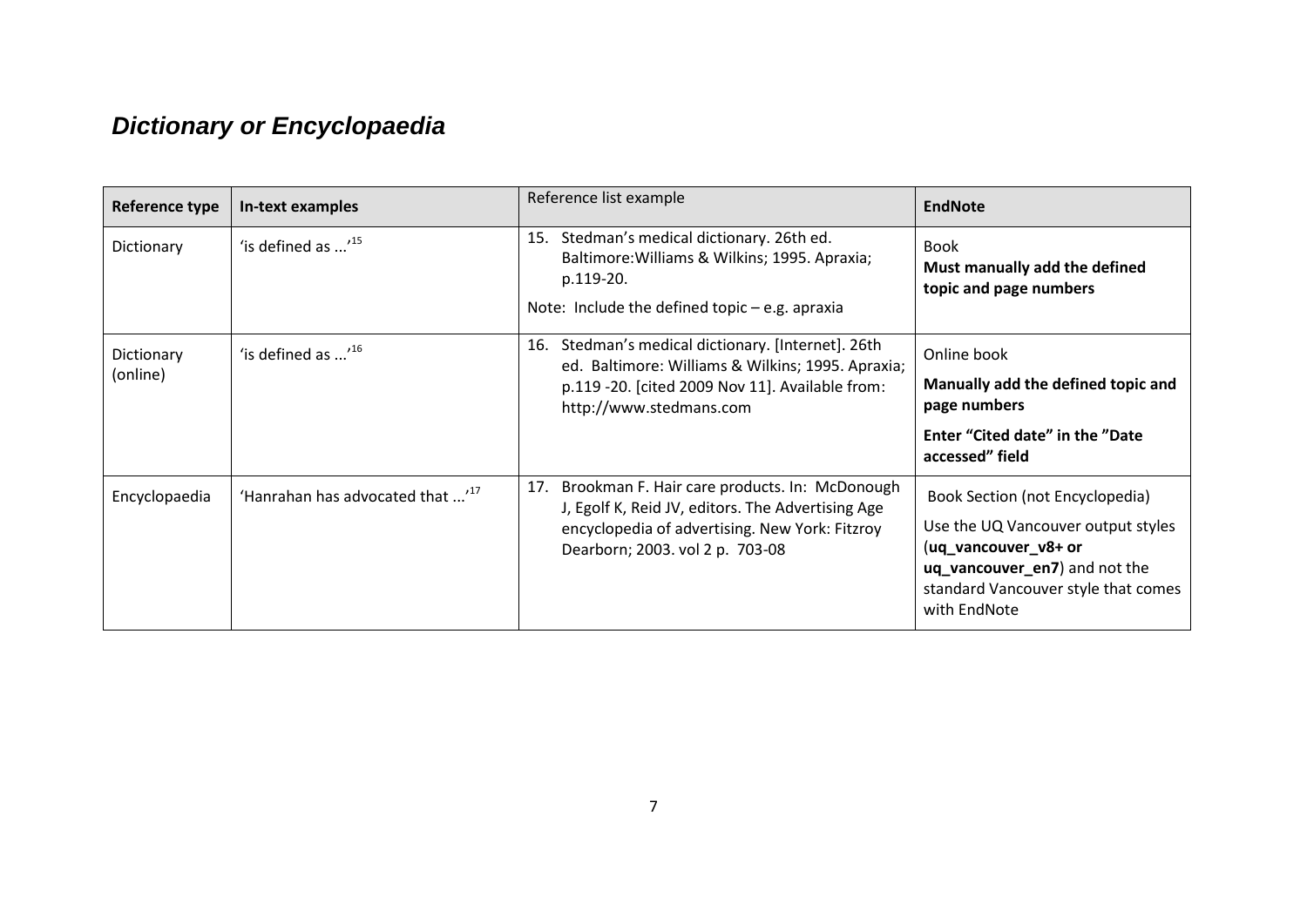### *Journal Articles*

### **Elements of the Citation**

Author(s) – Family name and initials. Title of article. Title of journal – abbreviated Publication year, month, day (month & day only if available); volume(issue):pages

#### **Note: Journal titles may be abbreviated according to the style used in the PubMed database. Go to the PubMed Journals database site:**

<http://www.ncbi.nlm.nih.gov/sites/entrez?db=journals> **to look up journal abbreviations (to find the full journal name) or journal names in full (to find the journal abbreviation).** Choose the **[Journals in NCBI Databases](http://www.ncbi.nlm.nih.gov/nlmcatalog/journals) ( [http://www.ncbi.nlm.nih.gov/nlmcatalog/journals\)](http://www.ncbi.nlm.nih.gov/nlmcatalog/journals)** link.

<span id="page-7-0"></span>

| Reference type                                        | In-text examples                                                                | Reference list example                                                                                                                                                                                               | <b>EndNote Reference Type</b>                       |
|-------------------------------------------------------|---------------------------------------------------------------------------------|----------------------------------------------------------------------------------------------------------------------------------------------------------------------------------------------------------------------|-----------------------------------------------------|
| Standard journal<br>article - one<br>author           | As highlighted by Snowdon, $18$                                                 | Snowdon J. Severe depression in old age. Medicine<br>18.<br>Today. 2002 Dec;3(12):40-47.                                                                                                                             | Journal article                                     |
| Standard journal<br>article - two<br>authors          | McInnes & Bollen have developed<br>a perspective which identifies <sup>19</sup> | McInnes D, Bollen J. Learning on the job: metaphors<br>19.<br>of choreography and the practice of sex in sex-on-<br>premises venues. Venereology 2000; 13(1):27-36.                                                  | Journal article                                     |
| Standard journal<br>article - three to<br>six authors | By using meta-analysis, Skalsky et<br>al $^{20}$                                | Skalsky K, Yahav D, Bishara J, Pitlik S, Leibovici L,<br>20.<br>Paul M. Treatment of human brucellosis: systematic<br>review and meta-analysis of randomised controlled<br>trials. BMJ. 2008 Mar 29;336(7646):701-4. | Journal article                                     |
| Journal article -<br>more than six<br>authors         | Hanna et al $^{21}$ report in this article<br>that $\dots$                      | Hanna JN, McBride WJ, Brookes DL, Shield J, Taylor<br>21.<br>CT, Smith IL, Craig SB, Smith GA. Hendra virus<br>infection in a veterinarian. Med J Aust. 2006 Nov<br>20;185(10):562-64.                               | Journal article                                     |
| Journal article -<br>in press                         | O'Leary <sup>22</sup> states that                                               | O'Leary C. Vitamin C does little to prevent winter<br>22.<br>cold. The West Australian. Forthcoming 2005 June                                                                                                        | Journal article<br>Add manually - "Forthcoming" and |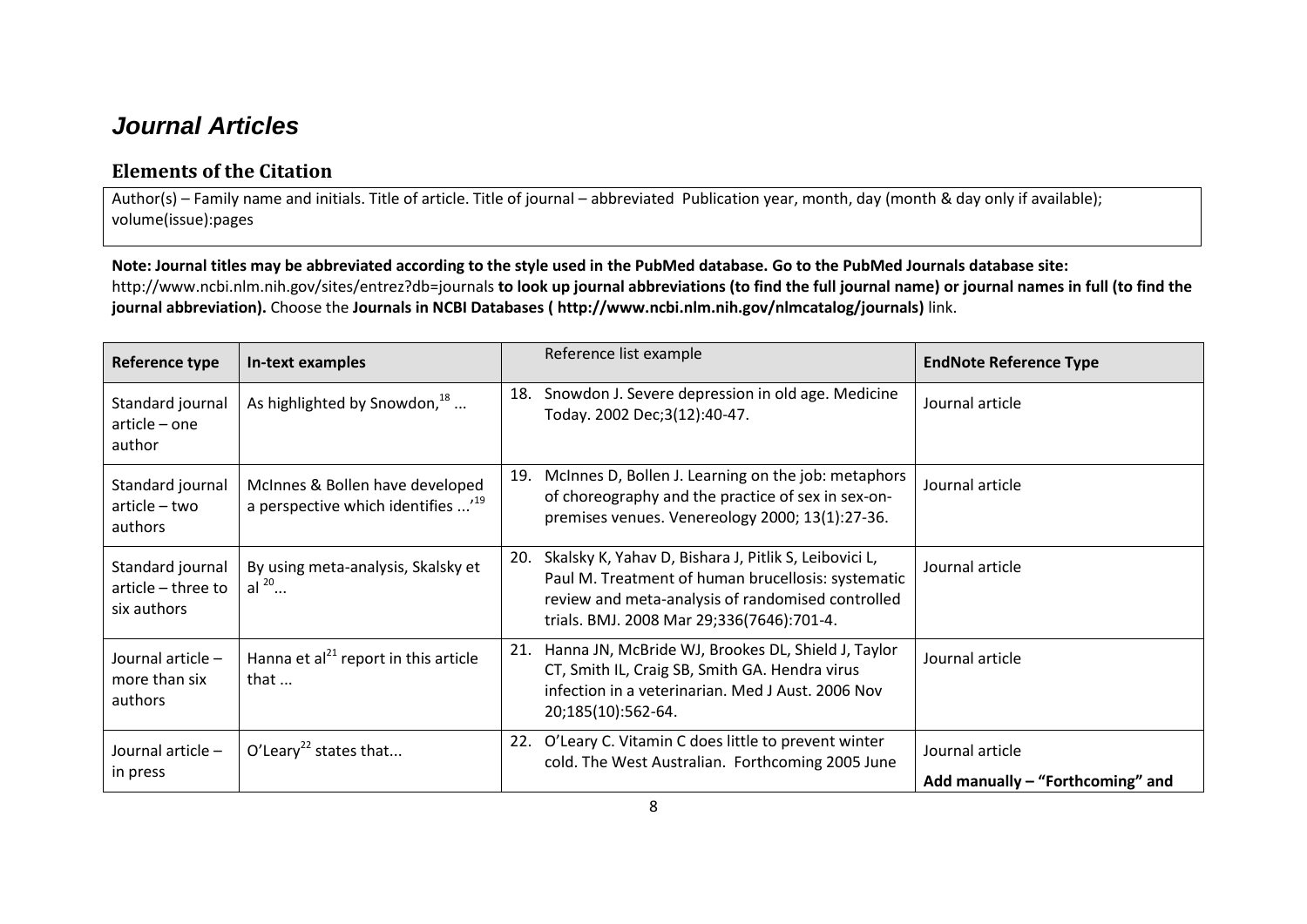|                                               |                                                                   | 29.                                                                                                                                                                                                                                                                                                                                           | year and date if provided.                                                                                                                                                                                  |
|-----------------------------------------------|-------------------------------------------------------------------|-----------------------------------------------------------------------------------------------------------------------------------------------------------------------------------------------------------------------------------------------------------------------------------------------------------------------------------------------|-------------------------------------------------------------------------------------------------------------------------------------------------------------------------------------------------------------|
|                                               |                                                                   | Can include date, volume and issue number if provide                                                                                                                                                                                                                                                                                          | "Forthcoming" is used instead of "in<br>press"                                                                                                                                                              |
| Electronic<br>article - with<br>DOI number    | Fletcher & Wagstaff (23) argue that<br>$\cdots$                   | 23. Fletcher D, Wagstaff CRD. Organisational<br>psychology in elite sport: its emergence, application<br>and future. Psychol Sport Exerc. 2009;10(4):427-34.<br>doi:10.1016/j.psychsport.2009.03.009.                                                                                                                                         | Electronic article<br><b>Add DOI manually</b>                                                                                                                                                               |
| Electronic article<br>- without DOI<br>number | According the Lemanek <sup>24</sup>                               | Lemanek K. Adherence issues in the medical<br>24.<br>management of asthma. J Pediatr Psychol [<br>Internet]. 1990 [cited 2010 Apr 22];15(4):437-58.<br>Available from:<br>http://jpepsy.oxfordjournals.org/cgi/reprint/15/4/437<br>Enter cited date manually and change medium to<br>internet or leave as serial online as entered by Endnote | Electronic article<br>Note: In the URL field, enter the URL<br>of the journal's website (for<br>subscription-based journals), or the<br>full URL of the article (for articles<br>available free on the web) |
| Cochrane Library<br>Review                    | Results found by Shaw et al (25)                                  | Shaw KA, O'Rourke P, Del Mar C, Kenardy J.<br>25.<br>Psychological interventions for overweight or<br>obesity. Cochrane Database of Systematic Reviews<br>[Internet] 2005 [cited 2010 Apr 10]. Available from:<br>http://www.mrw.interscience.wiley.com/cochrane<br>/clsysrev/articles/CD003818 /frame.html                                   | Electronic article<br><b>Entered cited date manually and</b><br>change the medium to "Internet"                                                                                                             |
| Article from UQ<br>eReserve<br>(eSpace)       | Results found by Shaw <sup>26</sup><br>Results found by Shaw (26) | Shaw J. Epidemiology and prevention of type 2<br>26.<br>diabetes and the metabolic syndrome. Med J Aust<br>[Internet] 2003;179:379-83. Available from:<br>University of Queensland Library E-Reserve                                                                                                                                          | Electronic article<br>Enter database name in the URL field<br>and change the type of medium from<br>"Serial online" to "Internet"                                                                           |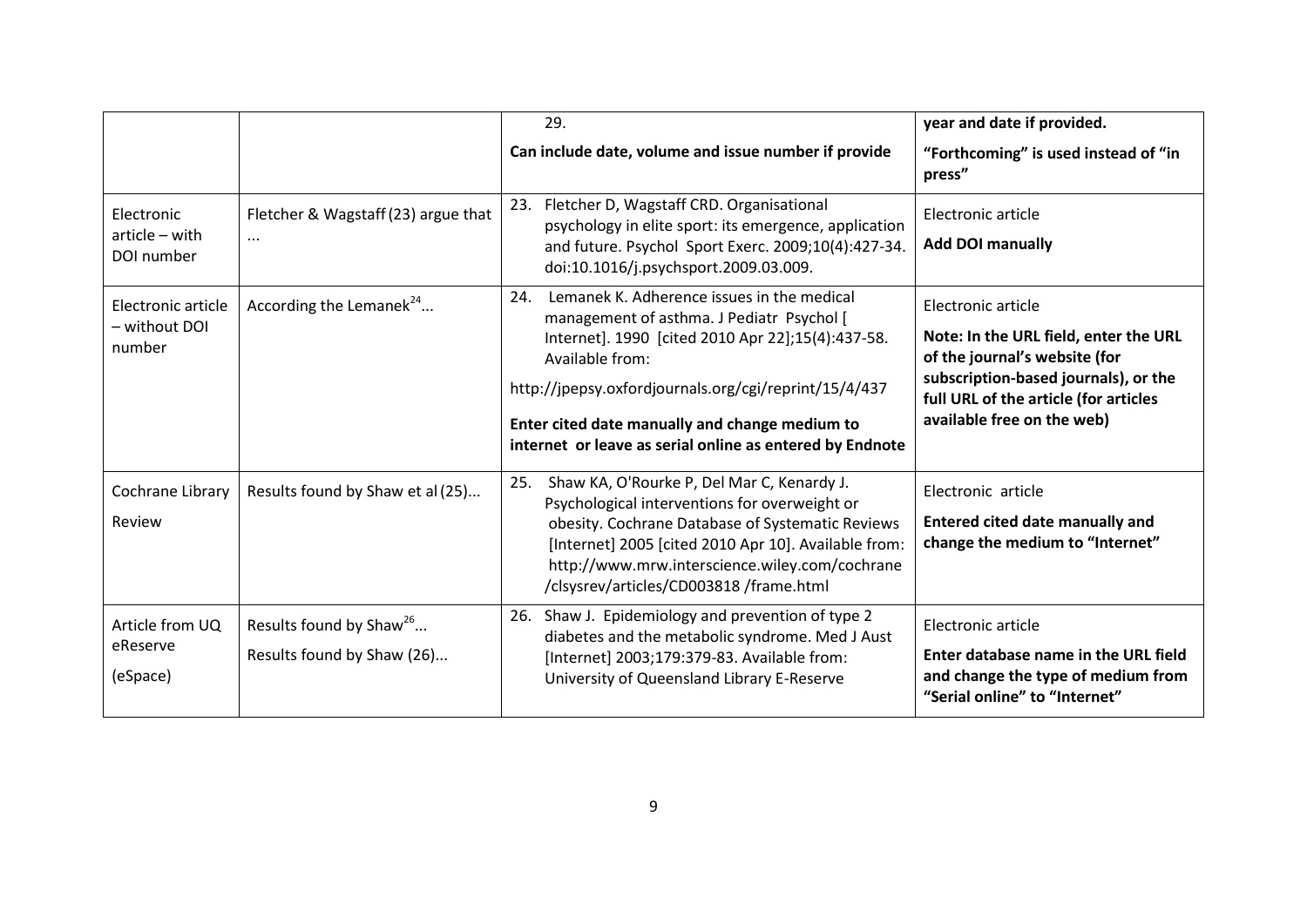## *Conference papers*

### **Elements of the citation**

Author(s) of paper – Family name and initials. Title of paper. In: Editor(s) Family name and initials, editor(s). Title of conference; Date of conference; Place of conference. Place of publication: Publisher's name; Year of publication. p. Page numbers.

<span id="page-9-0"></span>

| Reference type                  | In-text examples                                                                                                        |     | Reference list example                                                                                                                                                                                                                                                                                                                  | <b>EndNote</b>                                                                                                                                                                                                                                                                                                                                                                  |
|---------------------------------|-------------------------------------------------------------------------------------------------------------------------|-----|-----------------------------------------------------------------------------------------------------------------------------------------------------------------------------------------------------------------------------------------------------------------------------------------------------------------------------------------|---------------------------------------------------------------------------------------------------------------------------------------------------------------------------------------------------------------------------------------------------------------------------------------------------------------------------------------------------------------------------------|
| Published<br>conference paper   | This is well documented in the<br>literature. <sup>27-28</sup><br>This is well documented in the<br>literature. (27-28) | 27. | Bengtsson S, Solheim BG. Enforcement of data<br>protection, privacy and security in medical<br>informatics. In: Lun KC. Degoulet P. Piemme TE,<br>Reinhoff O, editors. MEDINFO 92. Proceedings of<br>the 7th World Congress on Medical Informatics;<br>1992 Sep 6-10; Geneva, Switzerland.<br>Amsterdam: North Holland; 1992. P. 1561-5 | Conference paper<br><b>Endnote will enter the editors with</b><br>the conference paper authors $-$<br>remove the editors manually.<br>Conference title includes the year,<br>date and place where conference<br>took place<br>Put a full stop after the title of the<br>conference - Endnote puts a ;<br>Place of publication -enter this in the<br>"Conference Location" field |
| Unpublished<br>conference paper | It has been found that endemic STD's<br>(28)                                                                            | 28. | Bowden FJ, Fairley CK. Endemic STDs in the<br>Northern Territory: estimations of effective rates<br>of partner exchange. Paper presented at: The<br>Scientific Meeting of the Royal Australian College<br>of Physicians; 1996 June 24-25; Darwin, Australia.                                                                            | Conference paper<br>In the "conference title" field type in<br>"Paper presented at: " and then enter<br>all details of conference including the<br>date and where conference took<br>place.<br>Manually remove the word 'In:" that                                                                                                                                              |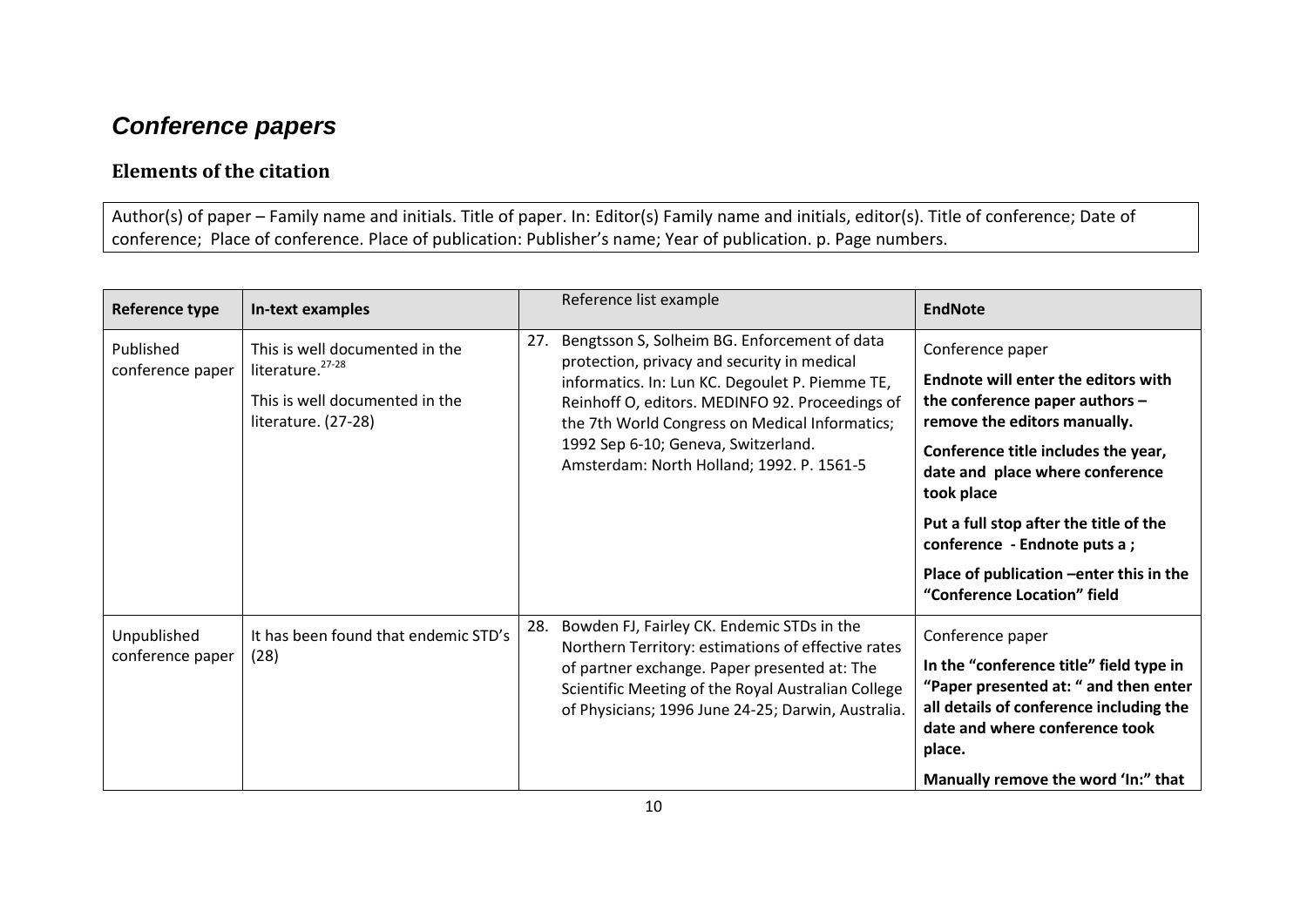|                           |                        |                                                                                                                                                                                                                                              | will appear before the conference<br>name when using EndNote                                                                                                                                                                         |
|---------------------------|------------------------|----------------------------------------------------------------------------------------------------------------------------------------------------------------------------------------------------------------------------------------------|--------------------------------------------------------------------------------------------------------------------------------------------------------------------------------------------------------------------------------------|
| Conference<br>proceedings | Research (29) supports | 29.<br>Kimura J. Shibasaki H, editors. Recent advances in<br>clinical neurophysiology. Proceedings of the 10th<br>International Congress of EMG and Clinical<br>Neurophysiology; 1995 Oct 15-19; Kyoto, Japan.<br>Amsterdam: Elsevier; 1996. | Conference paper<br>Note: EndNote will put the word 'In:<br>followed by the editors names again<br>after the conference name -manually<br>remove this.                                                                               |
|                           |                        | In the "conference title" field type in "Paper<br>presented at:" and then enter all details of<br>conference including the date and where conference<br>took place.<br>Enter the place of publication in the "Conference<br>location" field  | In the "Year of Conference" field<br>enter the publication year NOT the<br>year the conference was held<br>In the 'Publisher' field – enter the<br>place of publication, publisher and<br>the year eg. Amsterdam: Elsevier;<br>1996. |
|                           |                        | <b>ALTERNATIVELY:</b><br>In the 'Publisher' field $-$ enter the place of<br>publication, publisher and the year eg. Amsterdam:<br>Elsevier; 1996.                                                                                            |                                                                                                                                                                                                                                      |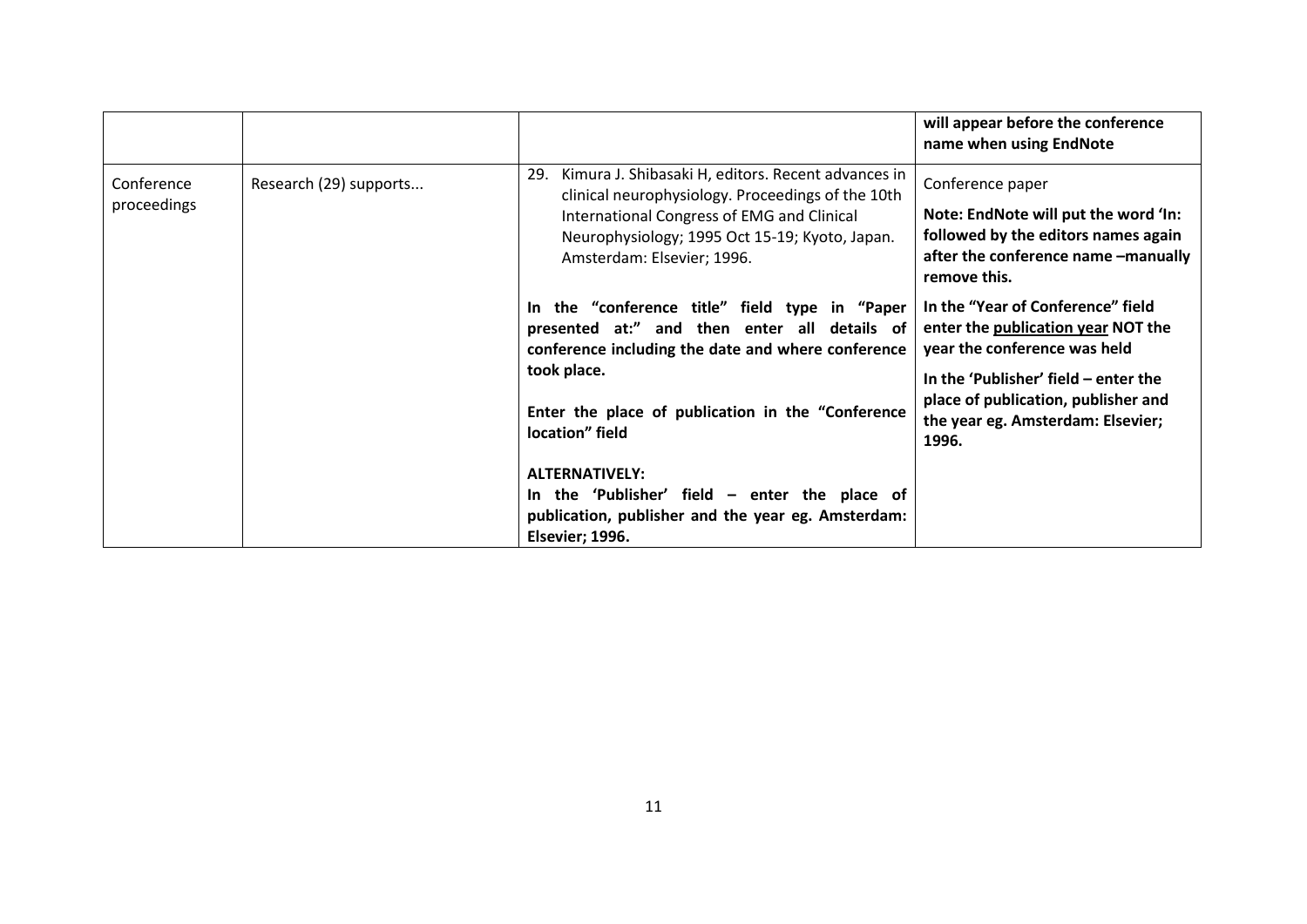## *Newspaper and magazine articles*

### **Elements of the citation**

Author(s) – family name and initials. Article title. Newspaper title (edition of paper eg. Weekend edition). Date of publication – year month (3 letter abbreviation) day: Sect. Location eg. A:12 or Business 5 (5 is the page number) column number is applicable eg. col. 1) (Sect = Section)

<span id="page-11-0"></span>

| Reference type                         | In-text examples                                                 | Reference list example                                                                                                                                                                              | <b>EndNote</b>                                                                                                                                                                                                                                             |
|----------------------------------------|------------------------------------------------------------------|-----------------------------------------------------------------------------------------------------------------------------------------------------------------------------------------------------|------------------------------------------------------------------------------------------------------------------------------------------------------------------------------------------------------------------------------------------------------------|
| Newspaper<br>article with<br>author    | "many parents did not feed their<br>babies enough" <sup>30</sup> | Purdon F. Colder babies at risk of SIDS. The<br>30.<br>Courier Mail 2010 Mar 8:9<br>Robertson J. Not married to the art. The Courier<br>31.<br>Mail (Weekend edition). 2010 Mar 6-7:Sect.<br>ETC:15 | Newspaper article<br>'Year' field – enter year and date eg.<br>2010 Mar 6-7<br>'Section' field enter - ETC<br>9 is the page number $-$ put 9 in the<br>'Pages' field<br>15 is the page number<br>'Edition' field eg. (Weekend edition) -<br>enter manually |
| Newspaper<br>article without<br>author | The counsellors <sup>32</sup>                                    | 32.<br>Meeting the needs of counsellors. The Courier<br>Mail 2001 May 5:22                                                                                                                          | Newspaper article<br>22 is the page number                                                                                                                                                                                                                 |
| Magazine article                       | The findings of the research (33)                                | Marano HE. Making of a perfectionist. Psychol<br>33.<br>Today. 2008 Mar-Apr;41:80-86                                                                                                                | Magazine article<br>Note: put the full date including<br>months if provided in the year field.                                                                                                                                                             |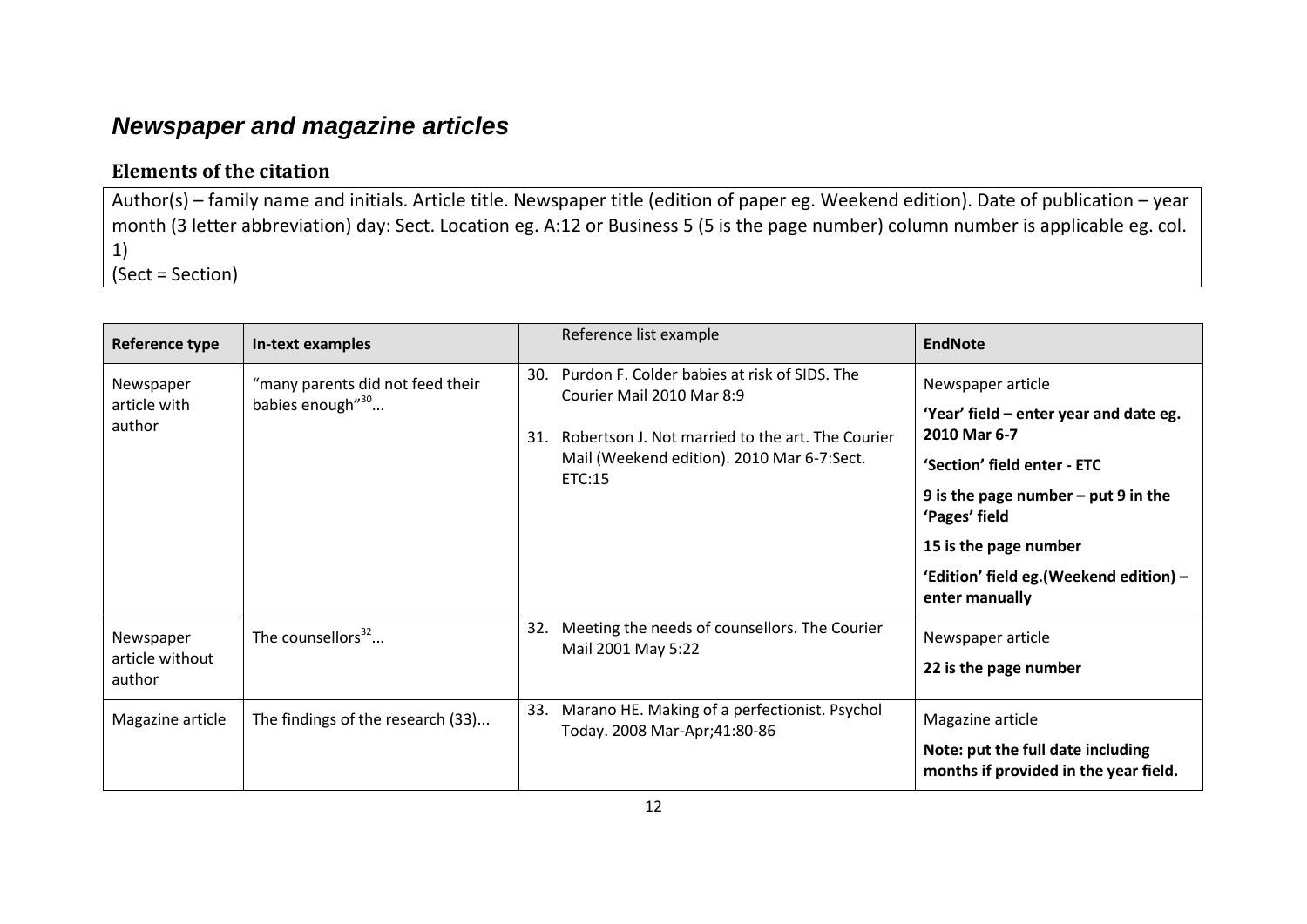|                                                       |                                                  |     |                                                                                                                                                                                                                                                                       | Endnote puts a single bracket where<br>the colon is between the volume and<br>page numbers - manually fix this |
|-------------------------------------------------------|--------------------------------------------------|-----|-----------------------------------------------------------------------------------------------------------------------------------------------------------------------------------------------------------------------------------------------------------------------|----------------------------------------------------------------------------------------------------------------|
| Electronic<br>newspaper or<br>magazine article        | Reports of the extent of damage in<br>Chile $34$ |     | 34. Bajak F. Why Chile dodged Haiti-style ruin.<br>Toronto Star (Canada) [serial online]. 2010 Feb<br>28 [cited 2010 Mar 14]; Sect. News:A14 Available<br>from: Australia/New Zealand Reference Centre                                                                | Newspaper article<br>Would be better to do this manually -<br>too many corrections to make<br>Page A14         |
| Electronic<br>newspaper<br>article on the<br>Internet | The success of the Clem7 tunnel<br>(35)          | 35. | Drivers told: "Don't use Clem7 tunnel". The<br>Courier Mail [Internet]. 2010 Mar 16 [cited 2010<br>Mar 16]; Available from:<br>http://www.couriermail.com.au/news/car-with-<br>flat-tyre-the-first-to-cause-problems-in-clem7-<br>tunnel/story-e6freon6-1225841179464 | Web Page<br>Would be better to do this manually -<br>too many corrections to make                              |
|                                                       |                                                  |     | 36. Sack K. With Medicaid cuts, doctors and patients<br>drop out. The New York Times [Internet]. 2010<br>Mar 16 [cited 2010 Mar 16]; Health:A1. Available<br>from:<br>http://www.nytimes.com/2010/03/16/health/po<br>licy/16medicaid.html?ref=health                  |                                                                                                                |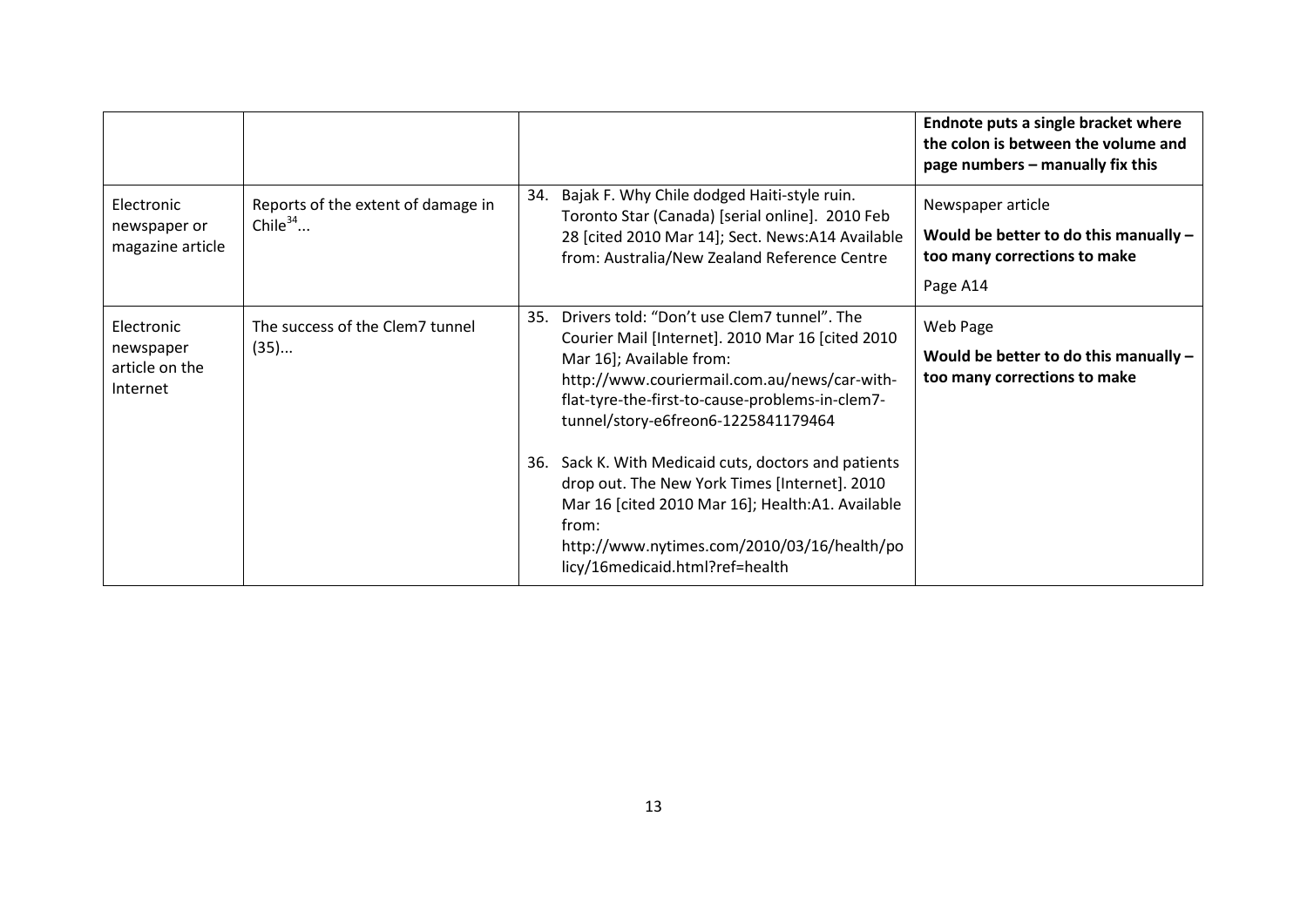### *Reports and other Government publications*

### **Elements of a report citation**

Author(s). Title of report. Place of publication: Publisher; Date of publication – year month if applicable. Total number of pages if applicable eg. 24 p. **Report No.: (if applicable)**

<span id="page-13-0"></span>

| Reference type              | In-text examples    | Reference list example                                                                                | <b>EndNote</b>                                                                                                            |
|-----------------------------|---------------------|-------------------------------------------------------------------------------------------------------|---------------------------------------------------------------------------------------------------------------------------|
| Government<br>/Organisation | Climate change $37$ | Australia. Parliament. Senate. Select Committee<br>37.<br>on Climate Policy. Climate policy report.   | Report                                                                                                                    |
| /Scientific                 |                     | Canberra: The Senate; 2009                                                                            | 37. Enter the place of publication and<br>publisher together in the 'City' field                                          |
| /Technical                  |                     | Page E, Harney JM. Health hazard evaluation<br>38.<br>report. Cincinnati (OH): National Institute for | 38. Enter year and date in the 'Year'<br>field                                                                            |
| report                      |                     | Occupational Safety and Health (US); 2001 Feb.<br>24 p. Report No.: HETA2000-0139-2824                | 'City" field add place of publication<br>and publisher                                                                    |
|                             |                     |                                                                                                       | Add page number manually                                                                                                  |
|                             |                     |                                                                                                       | Add the words "Report No.:"<br>manually and remove brackets from<br>the report number (these will be<br>added by EndNote) |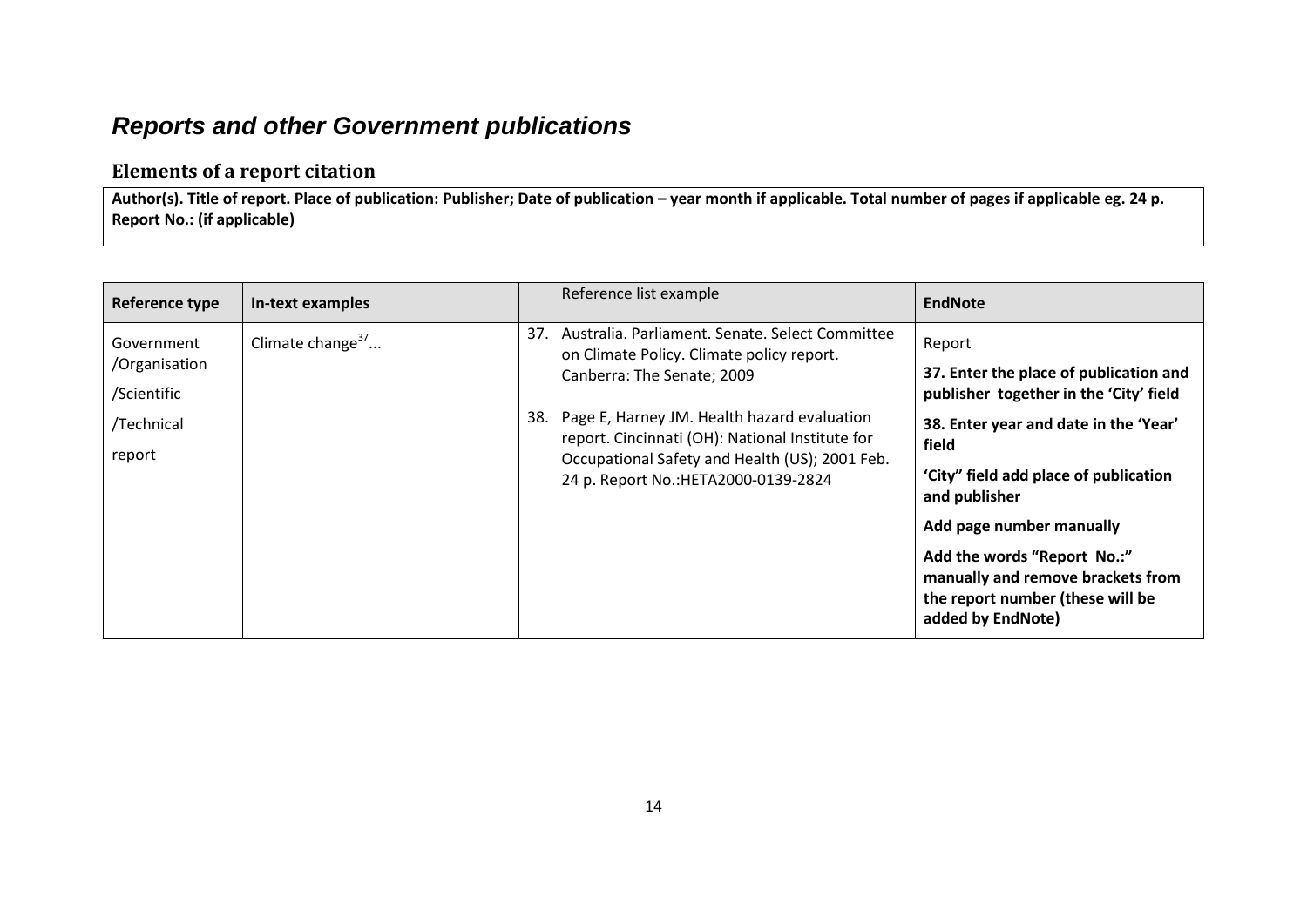## *Thesis*

### **Elements of the citation for a thesis**

**Printed Thesis:** Author. Thesis title [type of thesis]. Place of publication: Publisher; Year.

**Online Thesis:** Author. Thesis title [type of thesis on the internet]. Place of publication: Publisher; Year [cited date – year month day]. Available from: Name of database/web address

<span id="page-14-0"></span>

| Reference type                                  | In-text examples                       | Reference list example                                                                                                                                                                                                                                                                                      | <b>EndNote</b>                                                                                                            |
|-------------------------------------------------|----------------------------------------|-------------------------------------------------------------------------------------------------------------------------------------------------------------------------------------------------------------------------------------------------------------------------------------------------------------|---------------------------------------------------------------------------------------------------------------------------|
| <b>Thesis</b>                                   | The research is support by Kay<br>(39) | Kay JG. Intracellular cytokine trafficking and<br>39.<br>phagocytosis in macrophages [PhD thesis]. St<br>Lucia, Qld: University of Queensland; 2007.                                                                                                                                                        | Thesis<br>Remove square brackets from place<br>of publication manually                                                    |
| Thesis – retrieved<br>from<br>database/internet | The research <sup>40</sup>             | Pahl KM. Preventing anxiety and promoting social<br>40.<br>and emotional strength in early childhood: an<br>investigation of aetiological risk factors [PhD<br>thesis]. St Lucia, Qld: University of Queensland;<br>2009 [cited 2010 Mar 24]. Available from:<br>University of Queensland Library E-Reserve | Thesis<br>Remove square brackets from place<br>of publication manually<br><b>Add cited date</b><br>Add Available from:etc |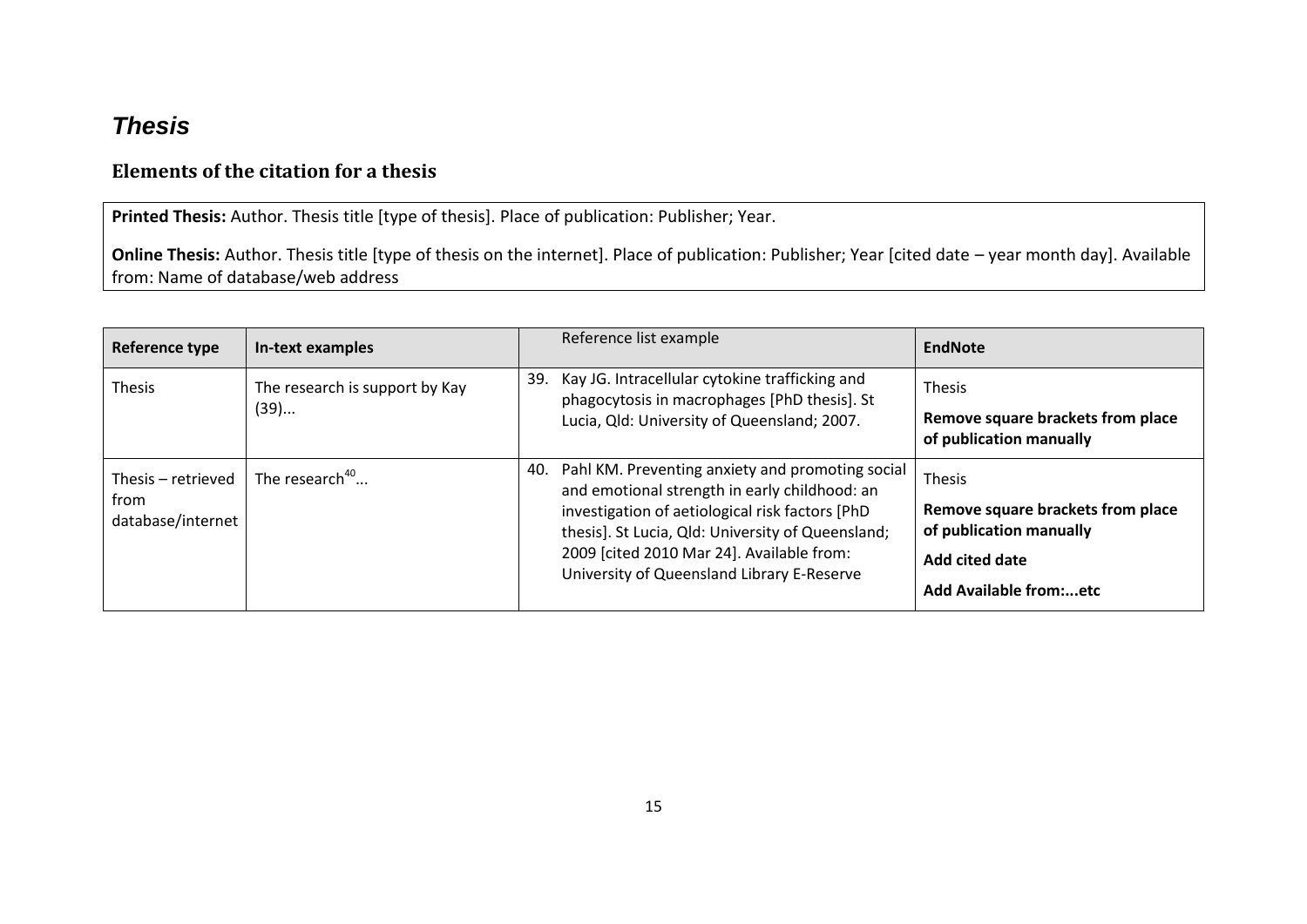## *Webpages*

### **Elements of the citation**

Author. Title of publication [type of medium – Internet]. Place of publication (if available): Publisher (if available); Date of publication – year month day (supply year if month and day not available) [updated year month day; cited year month day]. Available from: web address.

<span id="page-15-0"></span>

| Reference type            | In-text examples                    | Reference list example                                                                                                                                                                                                                                                                                                                                    | <b>EndNote</b>                                                                                                                              |
|---------------------------|-------------------------------------|-----------------------------------------------------------------------------------------------------------------------------------------------------------------------------------------------------------------------------------------------------------------------------------------------------------------------------------------------------------|---------------------------------------------------------------------------------------------------------------------------------------------|
| Web page - with<br>author | Behaviour medication (41)           | Atherton, J. Behaviour modification [Internet].<br>41.<br>2010 [updated 2010 Feb 10; cited 2010 Apr 10].<br>Available from:<br>http://www.learningandteaching.info/learning/b<br>ehaviour_mod.htm                                                                                                                                                         | Web Page<br>Add in square brackets the updated &<br>cited dates or add all the information<br>into the cited year field and edit to<br>suit |
| Webpage - no<br>author    | Coping with ADHD (42)               | The family impact of Attention Deficit<br>42.<br>Hyperactivity Disorder (ADHD) [Internet] 2009<br>Nov 1 [updated 2010 Jan 1; cited 2010 Apr 8].<br>Available from:<br>http://www.virtualmedicalcentre.com.au/health<br>andlifestyle.asp?sid=192&title=The-Family-<br>Impact-of-Attention-Deficit-Hyperactivity-<br>Disorder-%28ADHD%29&page=2             | Web Page<br>Same as example 41                                                                                                              |
| Webpage - no<br>date      | Memory loss <sup>43</sup> is linked | McCook A. Pre-diabetic condition linked to<br>43.<br>memory loss [internet]. 2010 [cited 2010 Apr 14].<br>Available from: http://preventdisease.com/news<br>/articles/pre-diabetic memory loss.shtml<br>If neither a date of publication nor a date of<br>copyright can be found for a Web site, use the date<br>of update/revision and/or the date cited | Web Page<br>Same as example 41                                                                                                              |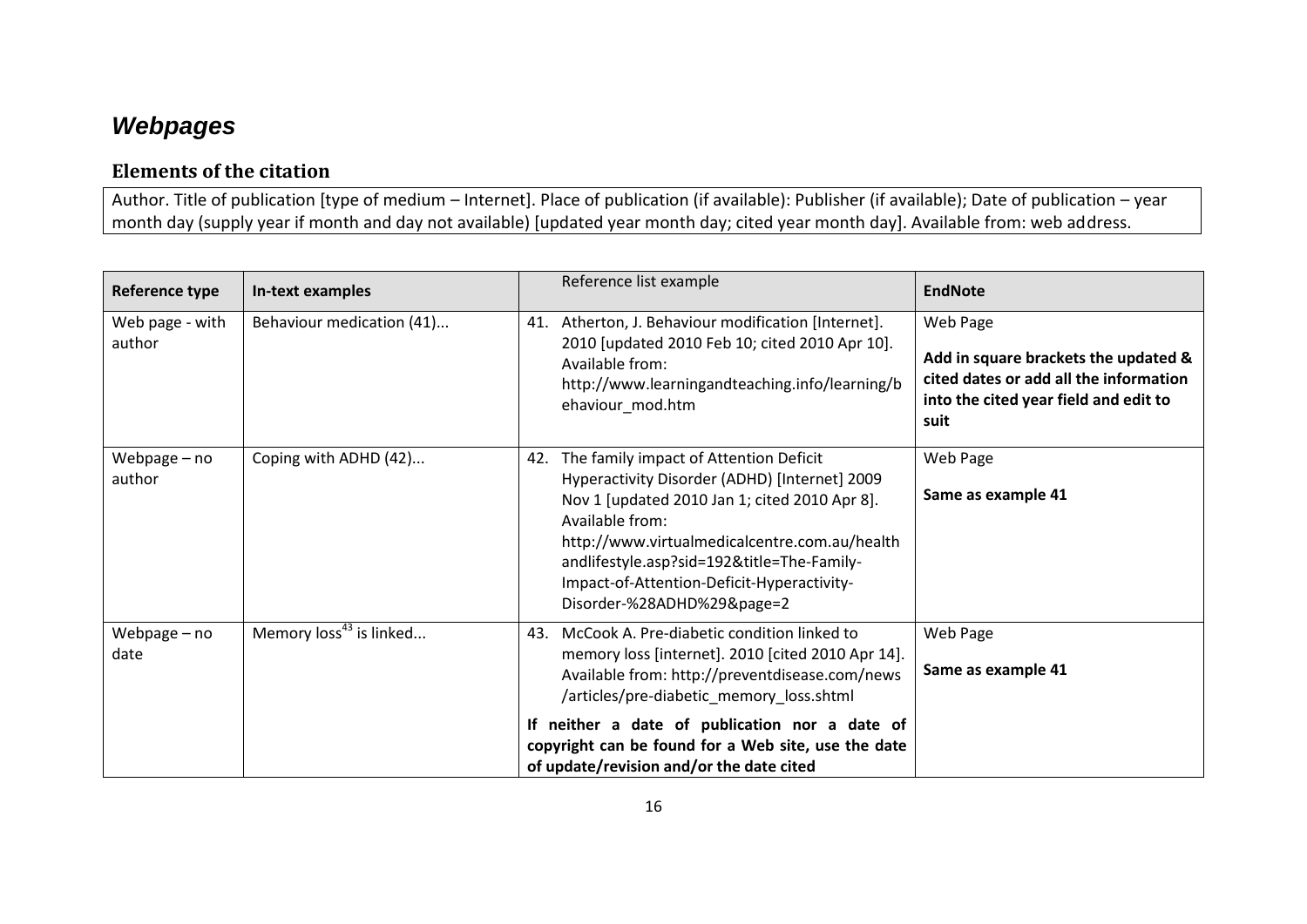| Webpage $-$<br>corporate author                         | Swine flu (44)                      |     | 44. Queensland Health. Pandemic (H1N1) 2009<br>(Human Swine Influenza) [Internet]. 2010<br>[updated 2010 Feb 19; cited 2010 Apr 7].<br>Available from:<br>http://www.health.qld.gov.au/swineflu/                                                                                                                                                                               | Web page<br>Same as example 41                                                                                         |
|---------------------------------------------------------|-------------------------------------|-----|--------------------------------------------------------------------------------------------------------------------------------------------------------------------------------------------------------------------------------------------------------------------------------------------------------------------------------------------------------------------------------|------------------------------------------------------------------------------------------------------------------------|
| Web Article with<br>DOI                                 | Drug dependence <sup>45</sup>       |     | 45. Degenhardt L, Bohnert KM, Anthony C.<br>Assessment of cocaine and other drug<br>dependence in the general population: 'Gated'<br>vs. 'ungated' approaches. Drug Alcohol Depend<br>[Internet]. 2008 Mar 1 [cited 2010 Apr 15];<br>93(3):227-232. Available from:<br>http://www.ncbi.nlm.nih.gov/pmc/articles/PMC2<br>756072/DOI: 10.1016/j.drugalcdep.2007.09.024           | Electronic article<br>Endnote has type of medium as serial<br>online - change to Internet<br><b>Enter DOI manually</b> |
| Web Article with<br>no DOI or feely<br>available on Web | Research shows that diabetes (46)   | 46. | Merzouk H, Bouchenak M, Loukidi B, Madani S,<br>Prost J, Belleville J. Fetal macrosomia related<br>maternal poorly controlled type 1 diabetes<br>strongly impairs serum lipoprotein<br>concentrations and composition. J Clin Pathol<br>[internet]. 2000 [cited 2010 Apr 15]; 53:917-923.<br>Available from:<br>http://jcp.bmjjournals.com/content/53/12/917.f<br>ull.pdf+html | Electronic article<br>Endnote has type of medium as serial<br>online - change to Internet                              |
| Image on a<br>webpage                                   | The image of the rash <sup>47</sup> |     | 47. Scarlet Fever Rash Picture (Hardin MD Super Site<br>Sample) [image on the Internet]. 2005 [updated<br>2008 Feb 1; cited 2010 Apr 14]. Available from:<br>http://www.lib.uiowa.edu/hardin/md/dermatlas<br>/scarletfever.html                                                                                                                                                | Web page<br>Enter updated & cited date in the<br>'Access Year' field and correct<br>accordingly                        |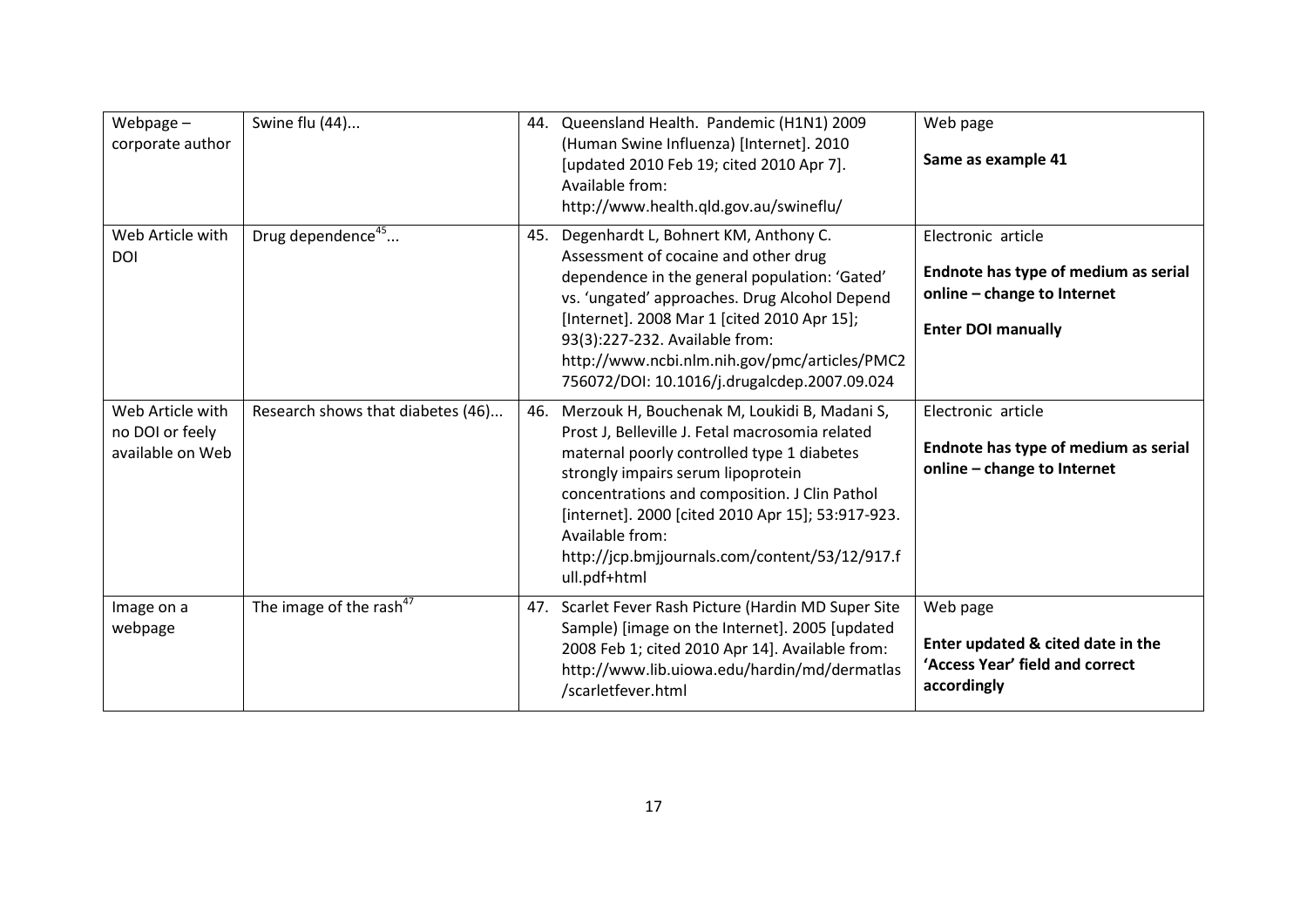## *Other Internet Sources:*

<span id="page-17-0"></span>

| Reference type   | In-text examples                         | Reference list example                                                                                                                                                                                                                                                                                                                          | <b>EndNote</b>                                                                                                    |
|------------------|------------------------------------------|-------------------------------------------------------------------------------------------------------------------------------------------------------------------------------------------------------------------------------------------------------------------------------------------------------------------------------------------------|-------------------------------------------------------------------------------------------------------------------|
| Podcasts         | The latest fossil discover <sup>48</sup> | Dirks, P. "Missing Link" fossil discovery in South<br>48.<br>Africa [podcast on the internet]. Sydney: ABC<br>Radio National; 2010 [updated 2010 Apr 9; cited<br>2010 Apr 14]. Available from:<br>http://www.abc.net.au/rn/breakfast/stories/201<br>0/2868072.htm                                                                               | Web Page<br>Add the update and cited dates to<br>the 'Access Year' field - but will<br>have to modify accordingly |
| <b>Blog Post</b> | The list <sup>49</sup>                   | 49. East J. New medical journals terms list. 2010 Jan<br>25 [cited 2010 Apr 20] In: East J. EndNote:<br>EndNote updates at UQ [Internet]. St Lucia,<br>Queensland: University of Queensland Library.<br>2007-2010-. [about 5 screens]. Available from:<br>http://blogs.library.uq.edu.au/endnote/2010/01/<br>25/new-medical-journals-term-list/ | <b>Blog</b><br>Please rewrite Endnote output style<br>for this.                                                   |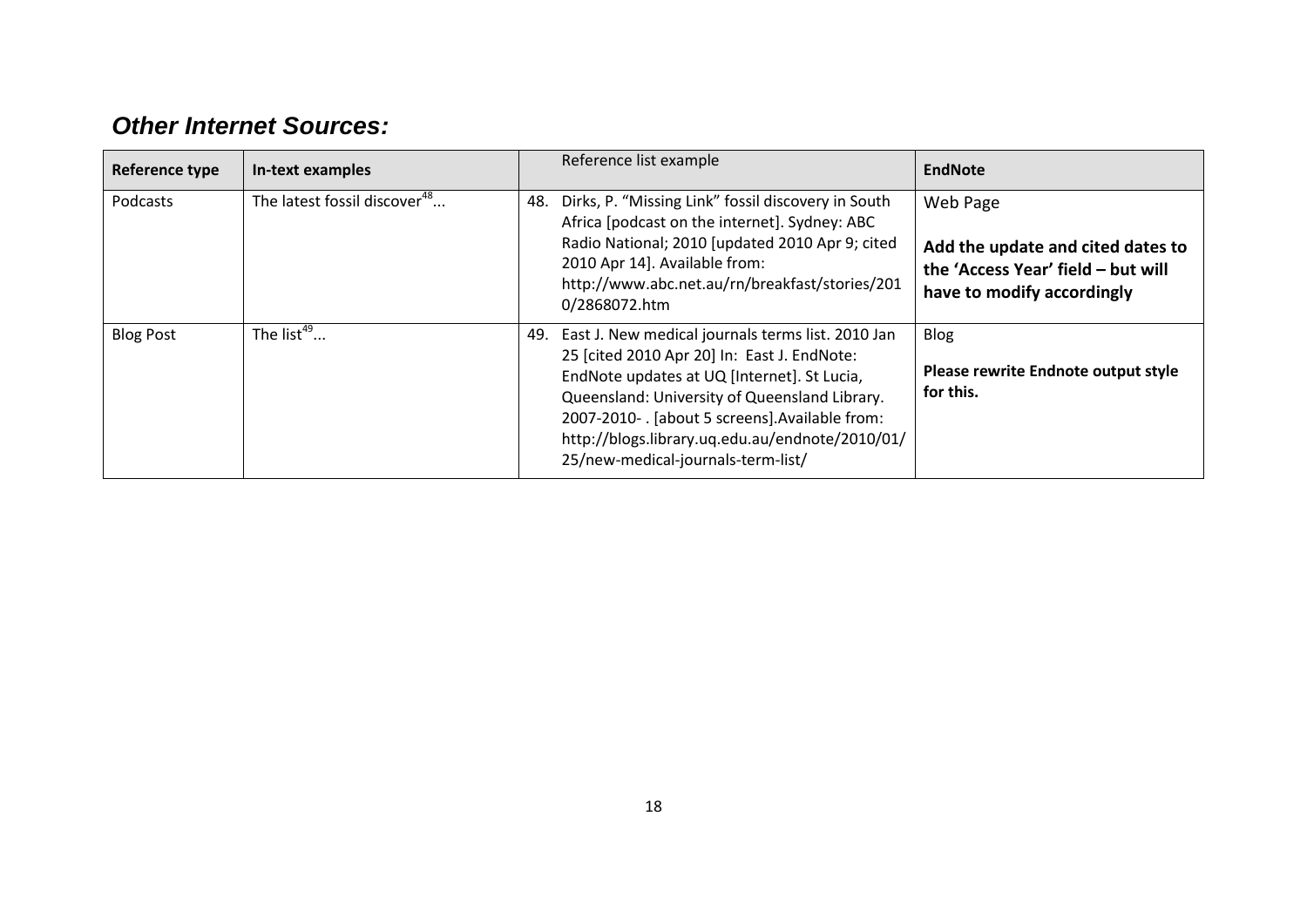### *Personal Communication (oral, written & email)*

Personal communication is entered manually in the text of your document. It cannot be done through EndNote. Personal communication should be included in the text of your document – **cited in text only**. Personal communication should not be included in your reference list. It is recommended you get permission from the source/author of your personal communication. Personal communication in the text of your document must include:

- Date of communication
- Type of communication oral, written (eg. Letter, written communication) or email (include email address)  $\bullet$
- Affiliation (university, organisation)- optional and highest academic degree  $\bullet$

#### **Conversation**:

In a conversation with a A. B. Smith, MD (April 2010)...

**Letter**:

<span id="page-18-0"></span>According to a letter by C. D. Jones (Assoc. Prof., Dept of Philosophy, University of Pittsburgh, PA) in November 2010... According to C.D. Jones , PhD (written communication, November 2010)...

#### **E-mail**:

**In-text**: In an email from E. Ferguson, PhD [\(efergus@uq.edu.au\)](mailto:efergus@uq.edu.au) in August 2010...

**Reference List**: Ferguson E. How to cite in your assignments [online]. E-mail to Abe Smith [\(smithie@uq.edu.au\)](mailto:smithie@uq.edu.au) 2010 Apr 20 [cited 2010 April 28].

#### **It is important to keep a copy of the email.**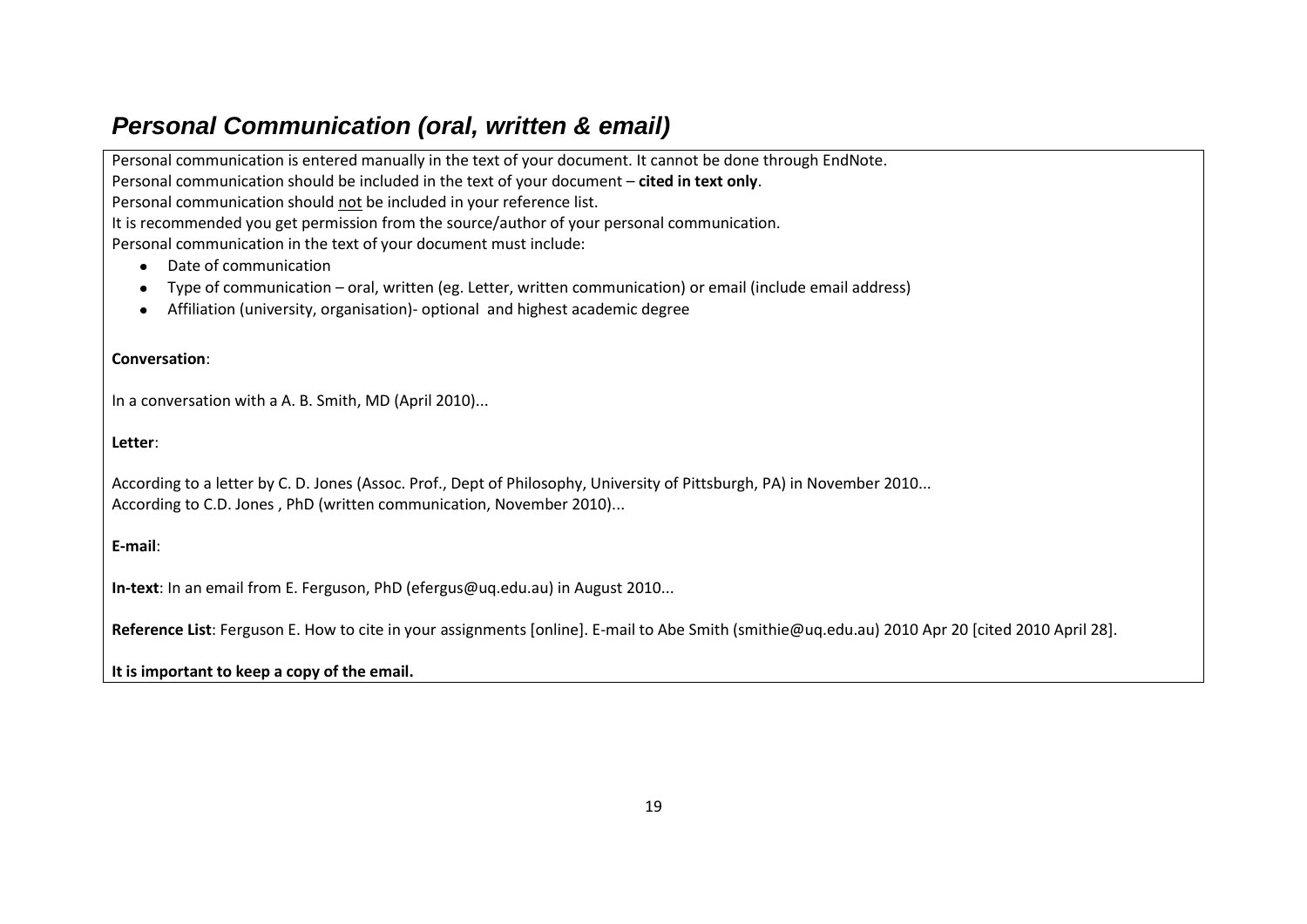### *Pamphlets*

### **Elements of the citation**

Author. Title of brochure/pamphlet [pamphlet]. Place of publication: Publisher; Year of publication.

| Reference type          | In-text examples                               | Reference list example                                                                                                             | EndNote                                                  |
|-------------------------|------------------------------------------------|------------------------------------------------------------------------------------------------------------------------------------|----------------------------------------------------------|
| Pamphlets/Broch<br>ures | As listed in the pamphlet <sup>50</sup> by the | 50. Pharmaceutical Society of Australia. Medicines<br>and driving [pamphlet]. Sydney: Pharmaceutical<br>Society of Australia; 1998 | Pamphlet<br>Need to add 'pamphlet' in square<br>brackets |

## *Package Inserts (The printed material about the use and effects of the product contained in the package)*

### <span id="page-19-0"></span>**Elements of the citation**

Name of Medicine [package insert]. Place of publication: Publisher; Year of publication.

<span id="page-19-1"></span>

| Reference type | In-text examples                             | Reference list example                                                                   | EndNote                                                        |
|----------------|----------------------------------------------|------------------------------------------------------------------------------------------|----------------------------------------------------------------|
| Package Insert | One of the side effects <sup>51</sup> listed | Lamasil [package insert]. East Hanover, NJ:<br>51.<br>Sandoz Pharmaceuticals Corp; 1993. | Pamphlet<br>Need to add 'package insert' in<br>square brackets |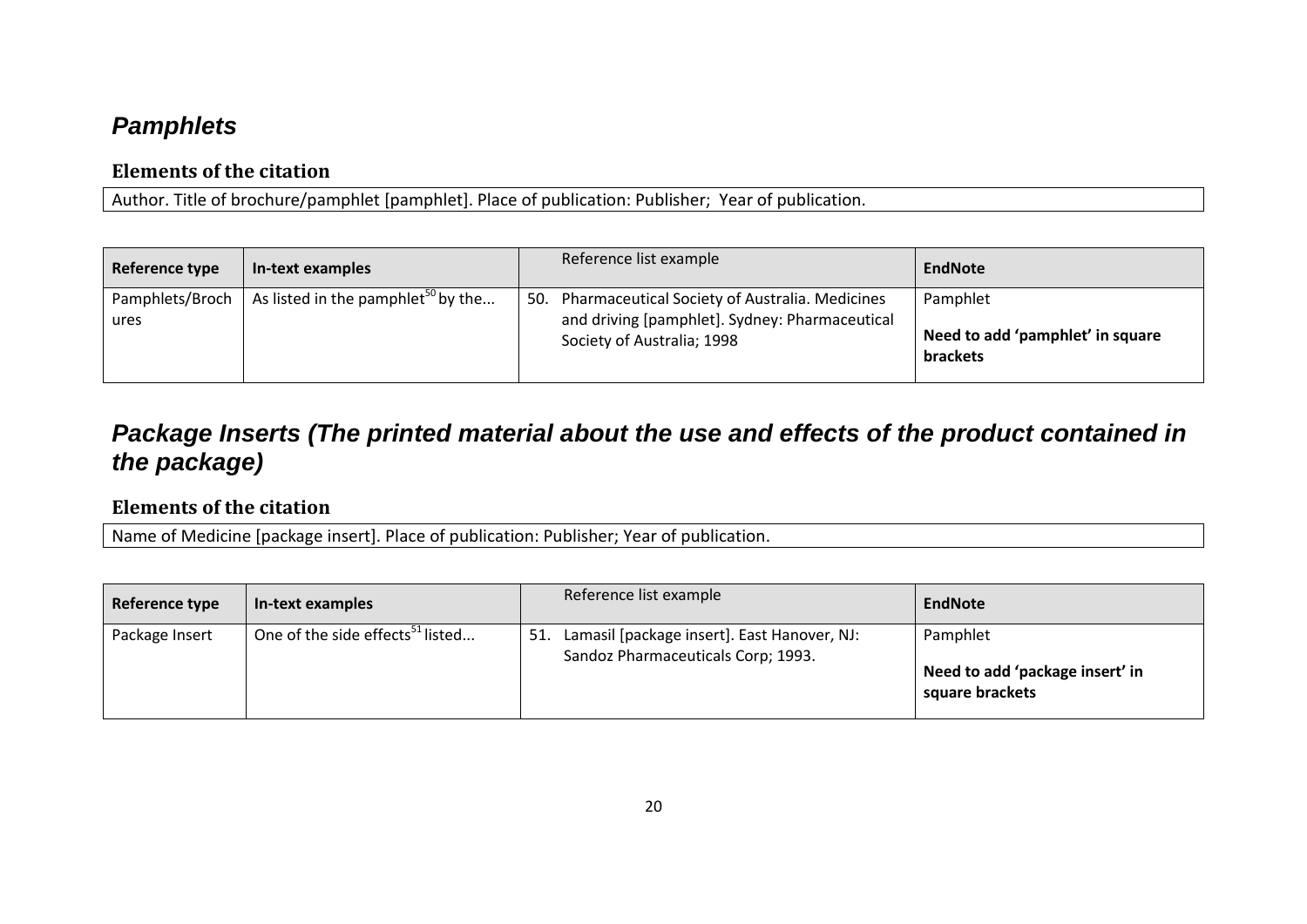### *Lecture Notes*

### **Elements of the citation**

Lecturer. Title of Lecture [unpublished lecture notes]. Course code: course name, Institution where delivered; lecture given – date lecture given.

<span id="page-20-0"></span>

| Reference type | In-text examples                   | Reference list example                                                                                                                                                | <b>EndNote</b>                                                                                                                                                                                                                                           |
|----------------|------------------------------------|-----------------------------------------------------------------------------------------------------------------------------------------------------------------------|----------------------------------------------------------------------------------------------------------------------------------------------------------------------------------------------------------------------------------------------------------|
| Lecture notes  | In the lecture given by Smith (52) | 52. Johnson A. Week three: Foucault [unpublished]<br>lecture notes]. BESC3009: Relating with Young<br>People, University of Queensland; lecture given<br>2010 Apr 20. | Manuscript<br>'Year' field add - lecture given and<br>year and date<br>'Title' - add after title in square<br>brackets [unpublished lecture notes]<br>'Collection title' – add the course code<br>and course name<br>'City' – enter the institution name |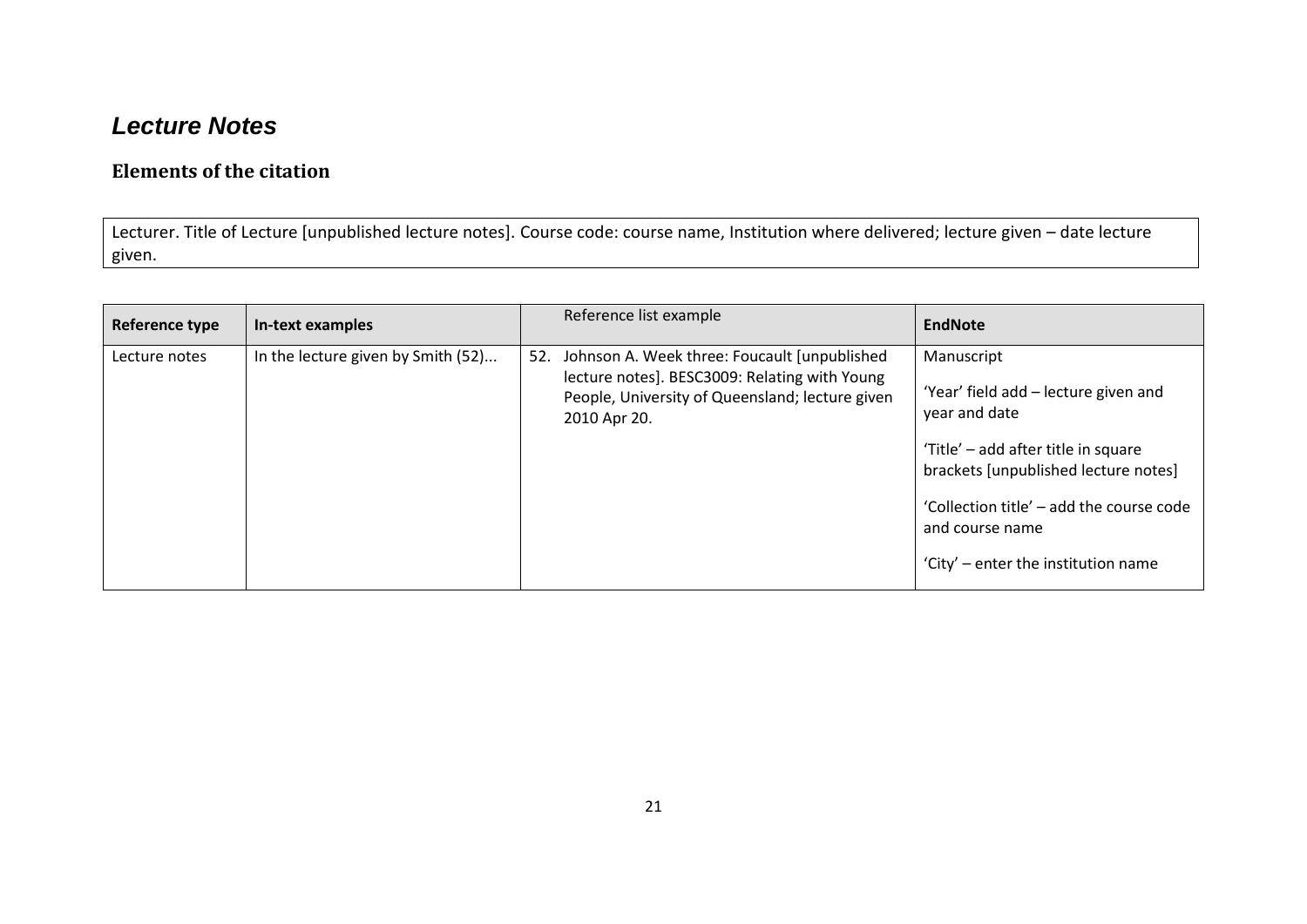### *Video or DVD*

### **Elements of the citation**

Author/Producer (producer/director). Title [Type of Medium]. Place of Publication: Publisher; Publication Year. Extent (eg. 1 DVD): physical description – duration, sound, colour, size.

<span id="page-21-0"></span>

| Reference type | In-text examples                            | Reference list example                                                                                                                                                                                         | <b>EndNote</b>                                                                                                                                                                                                        |
|----------------|---------------------------------------------|----------------------------------------------------------------------------------------------------------------------------------------------------------------------------------------------------------------|-----------------------------------------------------------------------------------------------------------------------------------------------------------------------------------------------------------------------|
| Video or DVD   | Examination of the neonate (53)<br>revealed | 53. Robinson J (producer). Examination of the term<br>neonate: A family centred approach [DVD].<br>South Hurstville, NSW: Midwifery Educational<br>Services; 2005. 1 DVD: 37 min., sound, colour, 4<br>3⁄4 in. | Computer Program<br>Programmer: put in<br>author/director/producer<br>Add manually in round brackets what<br>they are $-$ eg. (producer)<br>Add [DVD] manually<br>Add the description of the DVD in the<br>year field |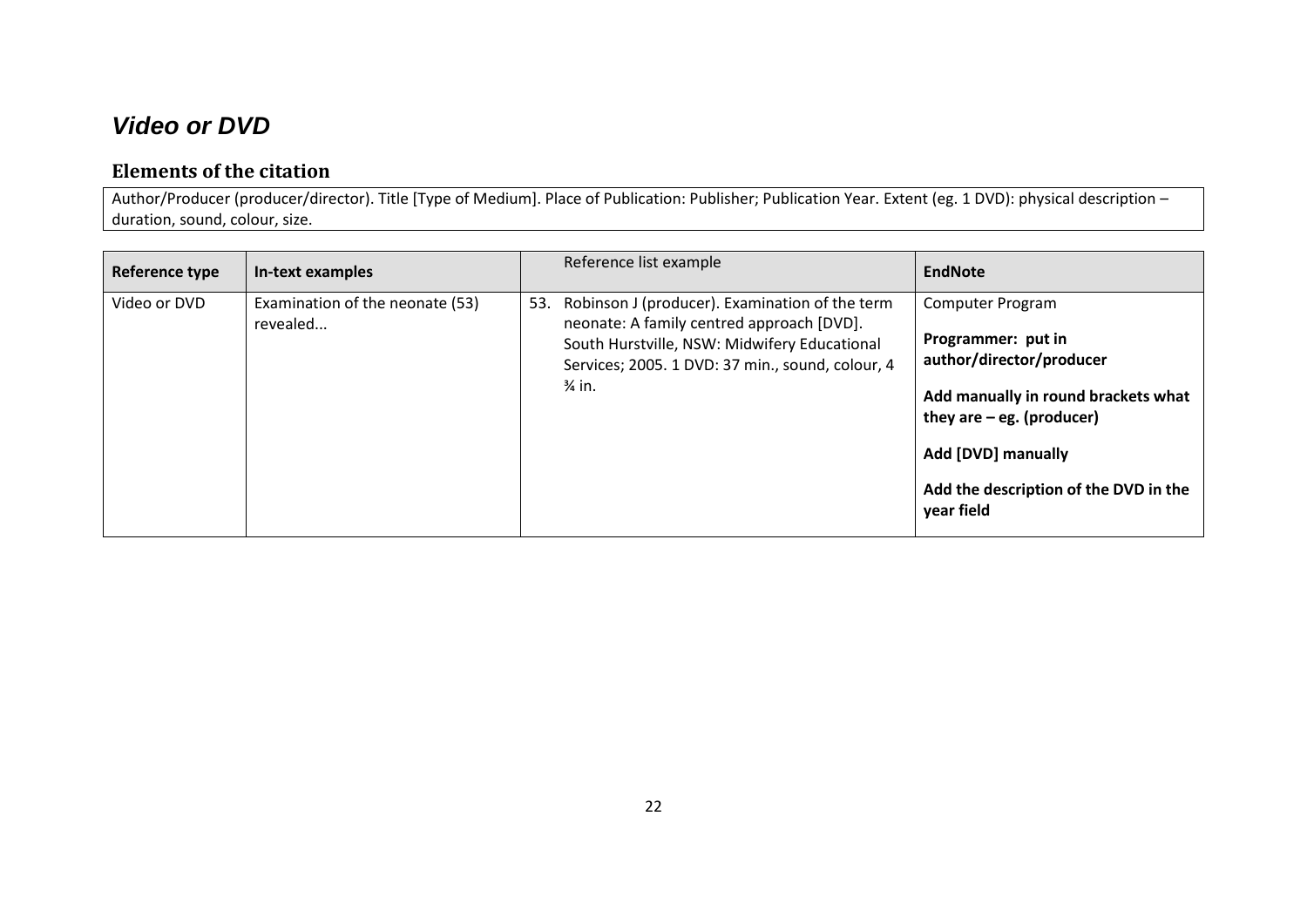## *Film or Broadcast*

#### **Elements of the citation**

Producer, Director. Title [type of medium]. Series title. Place of Publication: Distributor; Date released.

<span id="page-22-0"></span>

| Reference type                  | In-text examples                                         | Reference list example                                                                                                                                                       | <b>EndNote</b>                                                                                                                                                                                                                                                                  |
|---------------------------------|----------------------------------------------------------|------------------------------------------------------------------------------------------------------------------------------------------------------------------------------|---------------------------------------------------------------------------------------------------------------------------------------------------------------------------------------------------------------------------------------------------------------------------------|
| Television or<br>radio programs | As seen in the MacNeil/Lehrer news<br>hour <sup>54</sup> | 54. The medical profession in the 1990's [television]<br>broadcast]. The MacNeil/Lehrer news hour. New<br>York, Washington D.C.: Public Broadcasting<br>Service; 1993 Oct 11 | Film or Broadcast<br>Add - type of medium in manually<br>- The MacNeil/Lehre news hour in the<br>'Series Title' field<br>- New York, Washington D.C. in<br>'Country' field<br>- Public Broadcasting Service in<br>'Distributor' field<br>- year and date in Year Released field |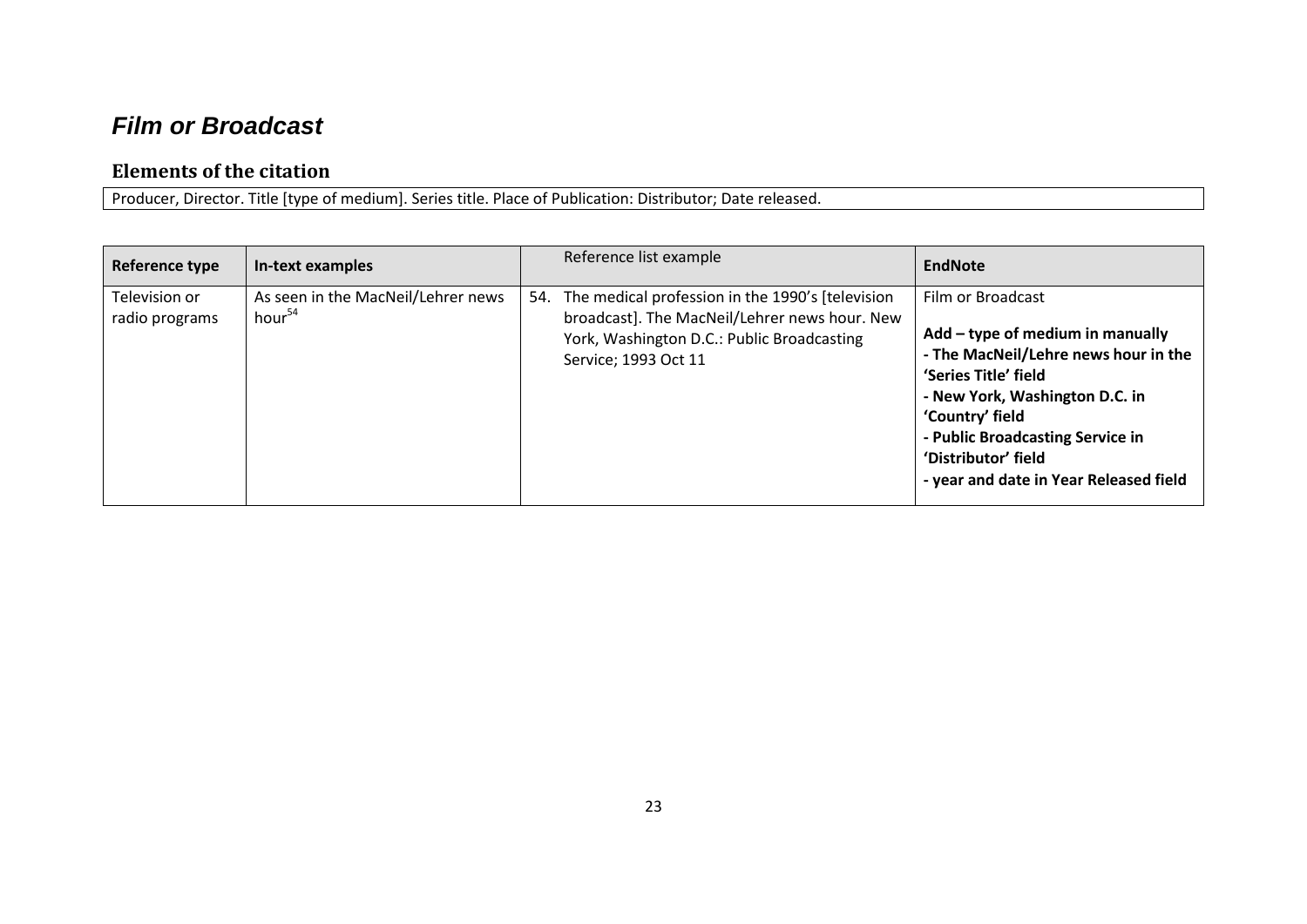### *Indirect citation/Secondary source*

A secondary source/indirect citation: Is when the ideas of one author are published in another author's text but you have not read or accessed the original author's work. In the list of references provide the details of the author of the work you have read.

| Reference type                   | In-text examples                                                 | Reference list example                                                                                                                                        | EndNote                                                                                                                                               |
|----------------------------------|------------------------------------------------------------------|---------------------------------------------------------------------------------------------------------------------------------------------------------------|-------------------------------------------------------------------------------------------------------------------------------------------------------|
| Book as a<br>secondary source    | Higgins discusses Newman's<br>research in his work <sup>55</sup> | 55. Higgins D. Horizons: the poetics and theory of<br>the intermedia. Illinois: Southern Illinois<br>University Press: 1984                                   | <b>Book</b>                                                                                                                                           |
| Journal as a<br>secondary source | Clements quoted Chandler in his<br>article <sup>56</sup>         | 56. Clements C. The facts about cocaine (drugs),<br>Science and Children [serial online]. 2007 [cited<br>2010 Apr 20]; 44(7): 44. Available from:<br>ProQuest | Electronic Article<br>Add Available from: database name -<br>manually<br>If citing from a printed journal choose<br><b>Journal Article in EndNote</b> |

## <span id="page-23-0"></span>*Tables, Figures, Images or Appendices*

#### **Elements of the citation**

#### **Journal example:**

Enter your normal journal reference followed by: space Table/Figure/Appendix Number of table/figure/appendix from original source, Title of table/figure/image/appendix from original source; p. Page number of table/figure/appendix from original source.

#### **Book example:**

<span id="page-23-1"></span>Enter your normal book reference followed by: space Table/Figure/Appendix Number of table/figure/appendix from original source, Title of table/figure/image/appendix from original source; p. Page number of table/figure/appendix from original source.